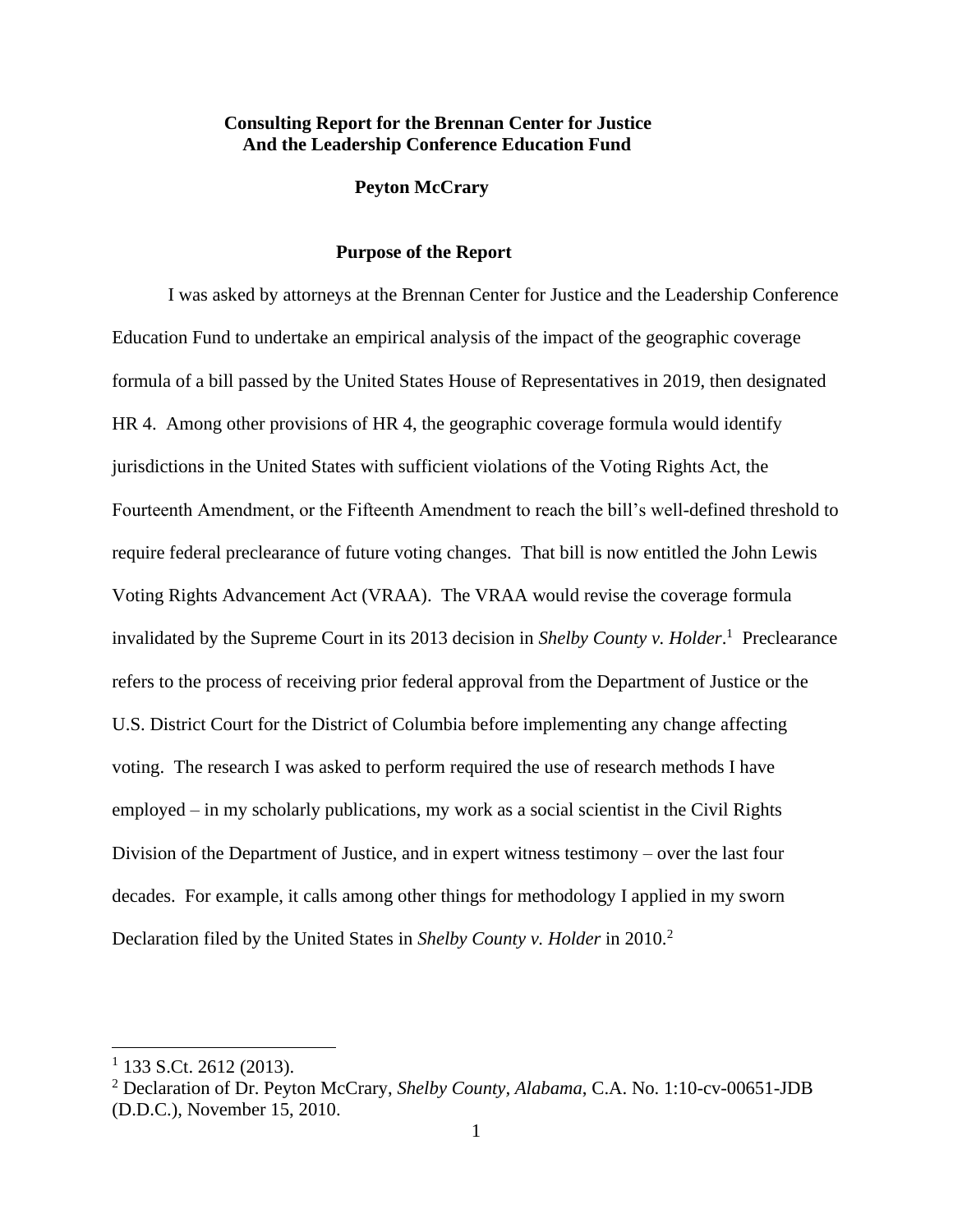#### **The Geographic Coverage Formula in HR 4**

The new formula for determining the jurisdictions that would be subject to preclearance under the VRAA would be triggered by the record of voting rights enforcement over the 25 years preceding enactment of its provisions into law. My analysis focuses on the last 25 years, currently from 1996 through 2020, although the conclusions would change if the review period changed. Under HR 4 entire states would be subject to preclearance if the number of voting rights violations in that state met the specific threshold for statewide coverage specified in the bill. Even if the entire state were not subject to preclearance, any individual political subdivision within a state could be covered if the record of voting rights violations in that subdivision fits the definition of violations under the VRAA.

My understanding of the current version of the bill's coverage formula is that an entire state would be subject to preclearance if either of two patterns of violations applied: a) if 15 or more voting rights violations occurred within the state during the previous 25 years; or b) if 10 or more violations occurred in the state, at least one of which was committed by the state itself, rather than by local subdivisions within the state. I also understand that even if an entire state were not subject to preclearance, any political subdivision would be covered if three or more violations occurred within the subdivision during the previous 25 years. Under HR 4, violations are defined as: a) final judgments of a voting rights violation by the federal courts, including denial of preclearance pursuant to Section 5 of the Voting Rights Act; b) objections to voting changes by the Attorney General; and c) a consent decree or other settlement causing a change favorable to minority voting rights. Of course, changes to the formula enacted later than House passage of HR 4 in 2019 could lead to different conclusions than those I have reached in this analysis.

2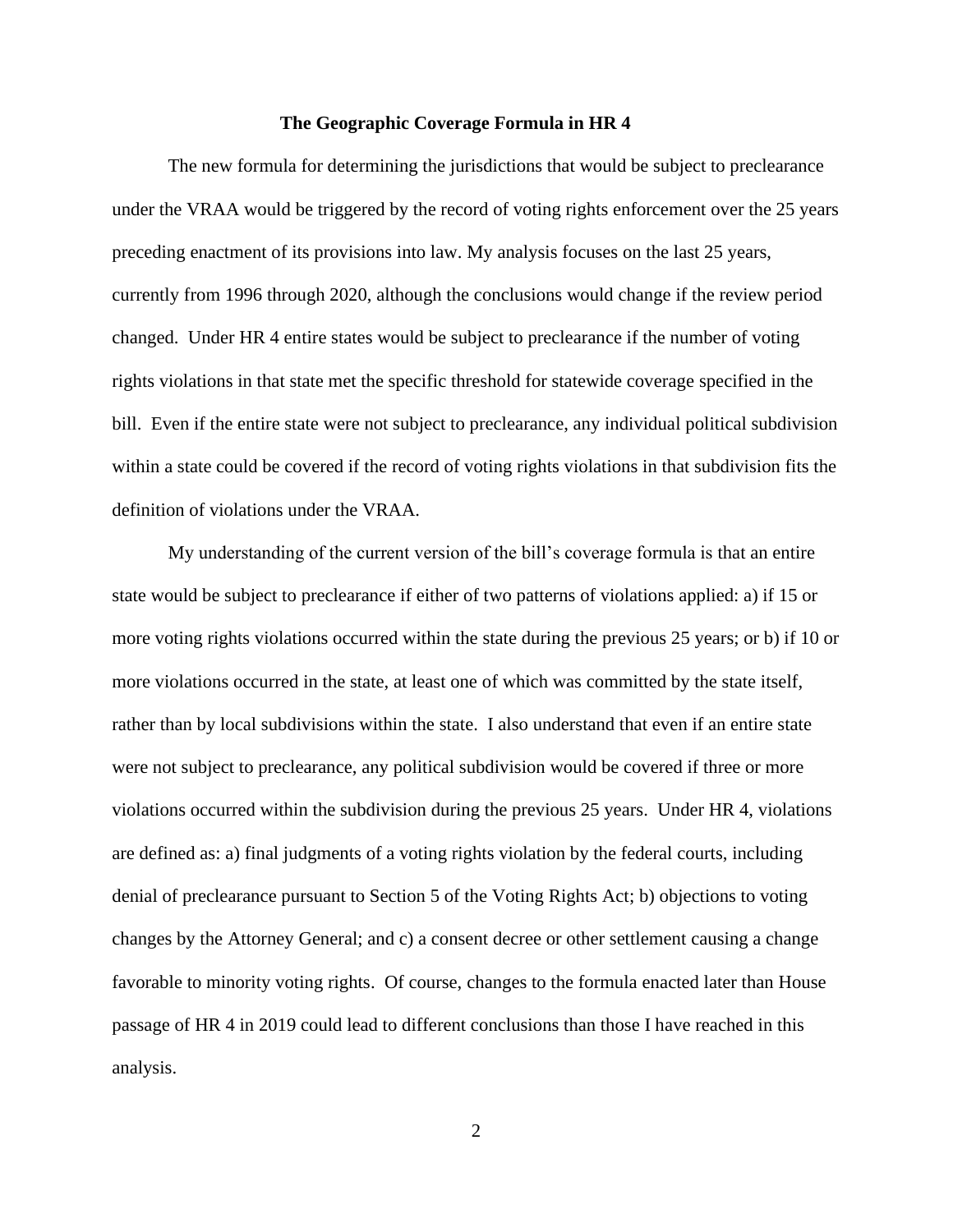### **Qualifications**

I am an historian by training and taught history at the university level from 1969 until 1990. In my view – a view shared by numerous historians – the discipline of history is among the social sciences. We use hypothesis testing, quantitative analysis, and interdisciplinary methods.<sup>3</sup> During the 1980s I served as an expert witness in numerous voting rights cases in the South. I was employed as a social science analyst by the Voting Section, Civil Rights Division, of the U.S. Department of Justice, from 1990 until my retirement in December 2016. My responsibilities in the Civil Rights Division included the planning, direction, coordination, and performance of historical research and empirical analysis for voting rights litigation, including the identification of appropriate expert witnesses to appear for the government at trial. In some instances, I was asked to provide written or courtroom testimony on behalf of the United States. Since retiring from government service, I have served as an expert in several voting rights cases brought by private plaintiffs.

I received B.A. and M.A. degrees in History from the University of Virginia in 1965 and 1966, respectively, and obtained my Ph.D. in History from Princeton University in 1972. My primary training was in the history of the United States, with a specialization in the history of the

<sup>&</sup>lt;sup>3</sup> In my Ph.D. program at Princeton, among the courses that I took were: Interdisciplinary Approaches to History, and Quantitative Methods. My first scholarly publication was "Class and Party in the Secession Crisis: Voting Behavior in the Deep South, 1856-1861," co-authored with Clark Miller and Dale Baum, *Journal of Interdisciplinary History*, VIII (Winter 1978), 429-57, in which we used ecological regression analysis and multiple regression analysis. I also published "Racially Polarized Voting in the South: Quantitative Evidence from the Courtroom," *Social Science History*, 14 (Winter 1990), 507-31, an interdisciplinary journal founded by numerous historians and political scientists.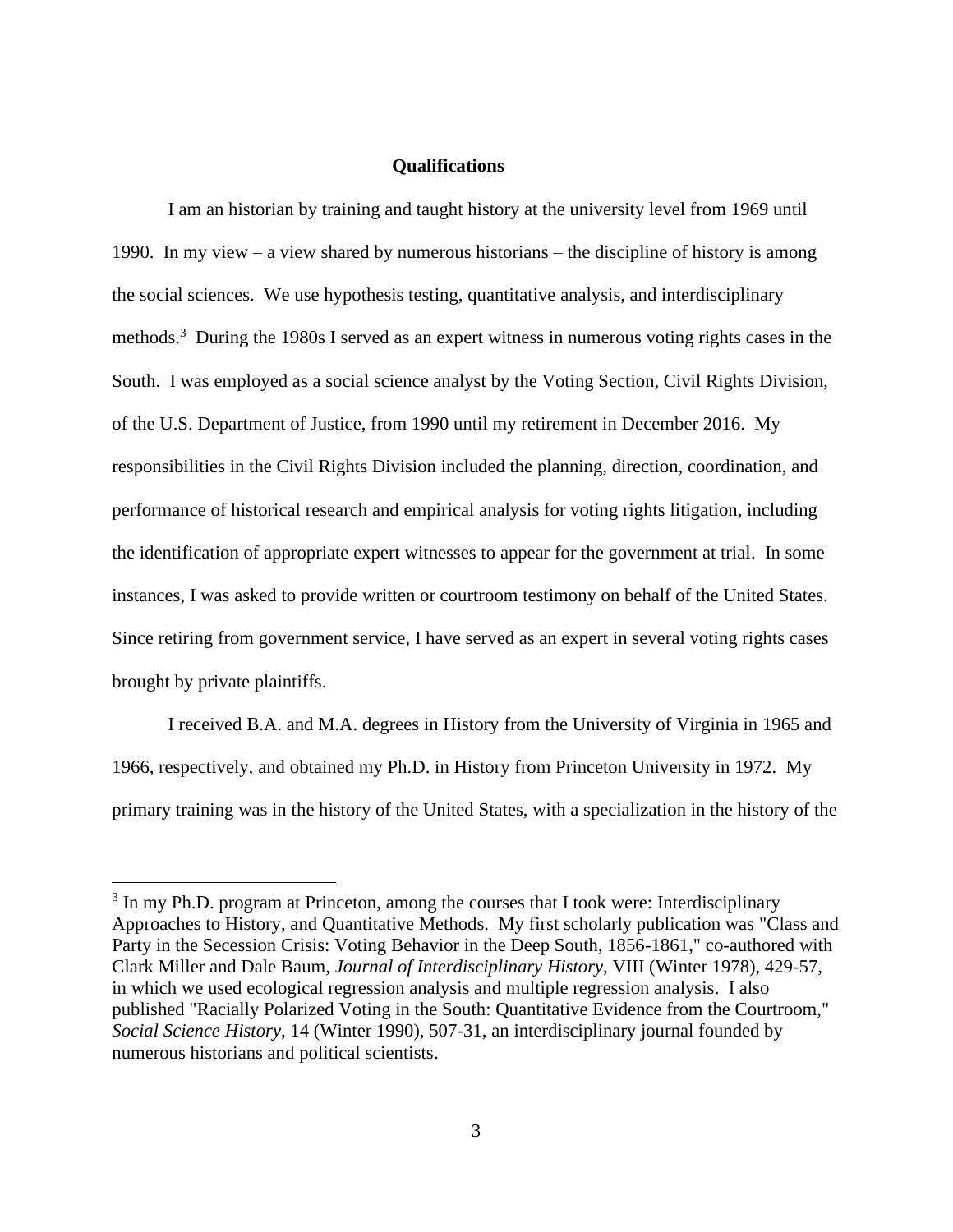South during the 19th and 20th centuries. For 20 years I taught courses in my specialization at the University of Minnesota, Vanderbilt University, and the University of South Alabama. In 1998-99 I took leave from the Department of Justice to serve as the Eugene Lang Professor of Social Change in the Department of Political Science at Swarthmore College. For the last fourteen years, both during government service and since retiring from the Department of Justice, I have co-taught a course on voting rights law as an adjunct professor at the George Washington University Law School.

I have published a prize-winning book, *Abraham Lincoln and Reconstruction: The Louisiana Experiment* (Princeton, N.J., Princeton University Press, 1978), six law review articles, seven articles in refereed journals, and seven chapters in refereed books. Over the last three and a half decades my published work has focused on the history of discriminatory election laws in the South, evidence concerning discriminatory intent or racially polarized voting presented in the context of voting rights litigation, and the impact of the Voting Rights Act in the South. One of these studies – which examined the operation of the preclearance requirements set forth in Section 5 of the Act – was made part of the record before Congress regarding the adoption of the 2006 Voting Rights Reauthorization Act.<sup>4</sup> I continued to publish scholarly work in my areas of expertise while employed by the Department of Justice and expect to continue my scholarly writing now that I have retired from government service. A detailed record of my

<sup>&</sup>lt;sup>4</sup> "The End of Preclearance as We Knew It: How the Supreme Court Transformed Section 5 of the Voting Rights Act," co-authored with Christopher Seaman and Richard Valelly, *Michigan Journal of Race & Law*, 11 (Spring 2006), 275-323. [An unpublished version was printed in *Voting Rights Act: Section 5 Preclearance and Standards: Hearings Before the Subcomm. On the Constitution, H. Comm. On the Judiciary, 109th Cong., 96-181 (2005) (Serial No. 109-69).]*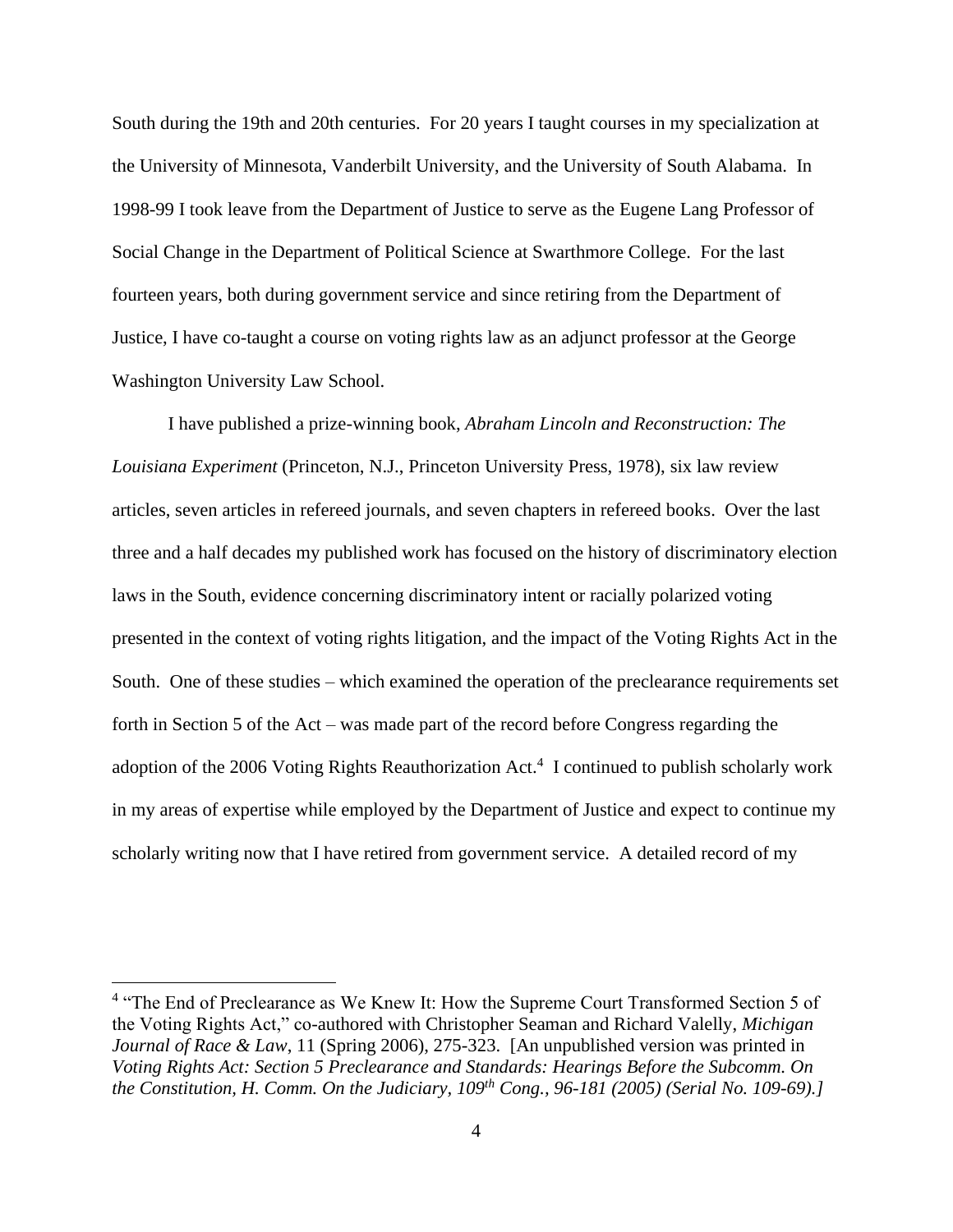professional qualifications is set forth in the attached curriculum vitae (Attachment 1), which I prepared and know to be accurate.

Although I write about the history of voting rights law in my scholarly publications and teach in a law school, I am not an attorney. However, the findings reflected in court opinions often provide valuable evidence for investigations by social scientists. I routinely utilize the factual evidence provided by court decisions in my scholarly writing, as well as many types of documents that were part of the record in voting rights cases, including expert reports by other social scientists. As I observed in a recent journal article: "The factual evidence presented in court proceedings – in voting rights cases key evidence often comes in through expert witness testimony by political scientists or historians – is an invaluable resource for historical and social science research."<sup>5</sup>

#### **The Methodology I Have Employed in This Investigation**

Identifying final judgments in reported cases – and Section 5 objections interposed by the Attorney General – was my first task.<sup>6</sup> The website of the Civil Rights Division's Voting Section – where I worked for 26 years – gave ready access to the large number of final judgments and settlement documents in cases involving the United States (under Section 2, Section 4(e), Section 5, Section 11(b), and Section 203). Westlaw facilitated identification of other reported decisions brought on behalf of private plaintiffs that qualified as violations under

<sup>5</sup> Peyton McCrary, "The Interaction of Policy and Law: How the Courts Came to Treat Annexations under the Voting Rights Act," *Journal of Policy History*, 26 (No. 4, 2014), 429-58 (quoted sentence at p. 431).

 $6$  A particularly useful study I have relied on since its initial publication, in addition to my prior research, is Ellen Katz, et.al., "Documenting Discrimination in Voting: Judicial Findings Under Section 2 of the Voting Rights Act Since 1982," 39 *U. Mich. J.L. Reform* 643 (2006).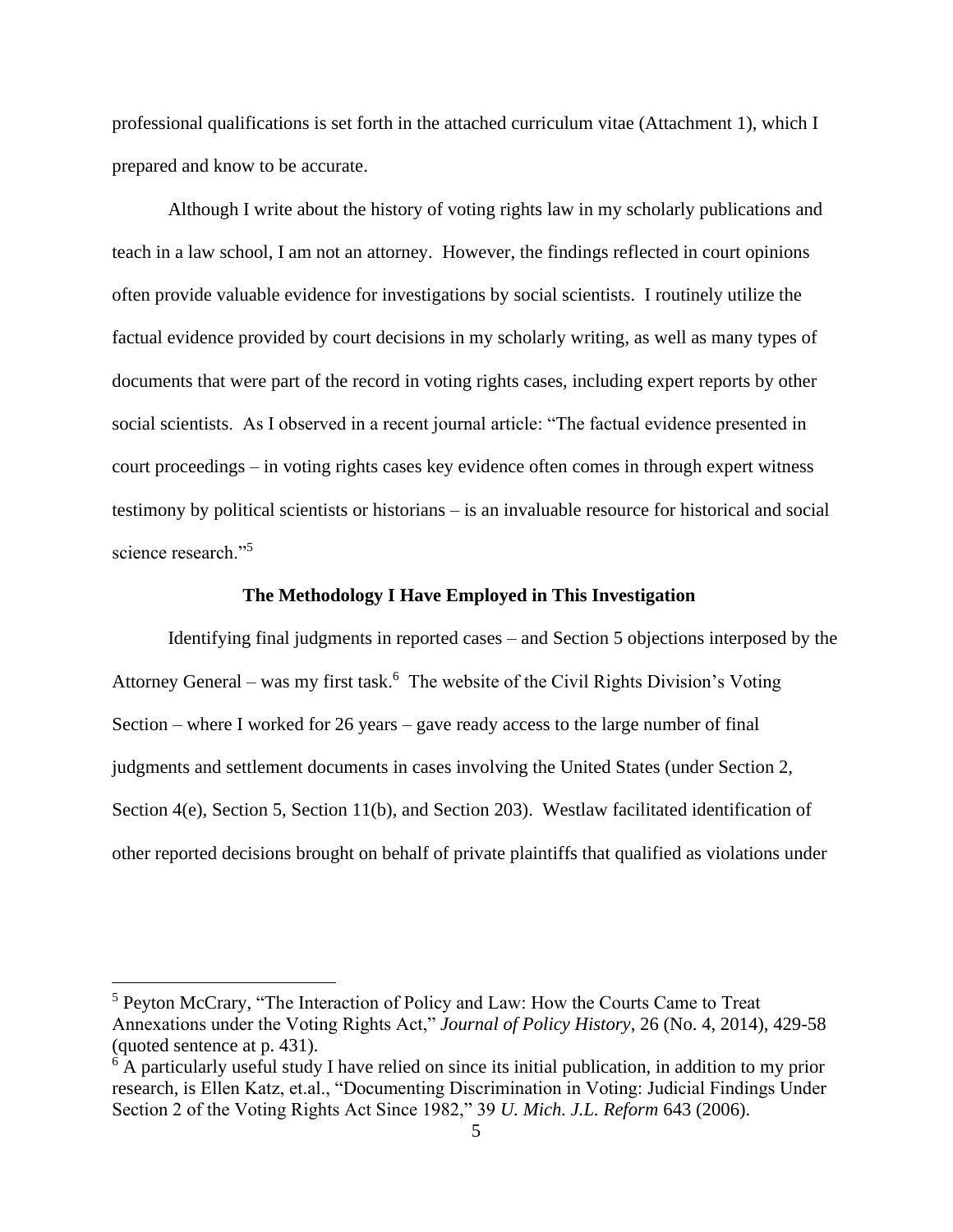HR 4. The Voting Section's website also included links to all the Attorney General's Section 5 objections from the 1960s through the *Shelby County* decision in 2013.

Identifying consent decrees and other settlements in voting rights cases that qualified as violations under HR 4 – in addition to those in cases filed by the United State – was perhaps the most time-consuming part of the investigation. LexisNexis Court Link, a database with a comprehensive collection of dockets from voting rights litigation, was the starting point in my identification and analysis of consent decrees and other settlements approved by the courts. This is the same database I had used to identify settlement documents in my 2010 declaration in *Shelby County v. Holder* (cited in Note 2 above). Many Court Link dockets include links to electronic copies of consent decrees, consent orders, and other settlement documents. Where no links were available through Court Link, I had to pursue further research to locate the needed evidence of HR 4 violations (for which the internet proved invaluable).<sup>7</sup> Numerous publicly available reports and scholarly publications also helped document court-ordered settlements of voting rights lawsuits.

As a social scientist identifying violations as defined under HR 4, I used a series of decision rules. Some of my decision rules in this study are simple: where a federal court makes a judicial finding that the challenged practice violates Section 2 of the Voting Rights Act, the Fourteenth Amendment, or the Fifteenth Amendment. Similarly, a denial of preclearance under Section 5 of the Act, whether by a three-judge court in the District of Columbia or by the Attorney General constitutes a violation. I likewise counted a decision by a three-judge court in a Section 5 enforcement action that a voting change adopted by a state or subdivision covered by

 $<sup>7</sup>$  Brennan Center staff have also been helpful in locating documentary evidence of settlements,</sup> but the assessment of whether any document demonstrated evidence of an HR 4 violation was entirely my own.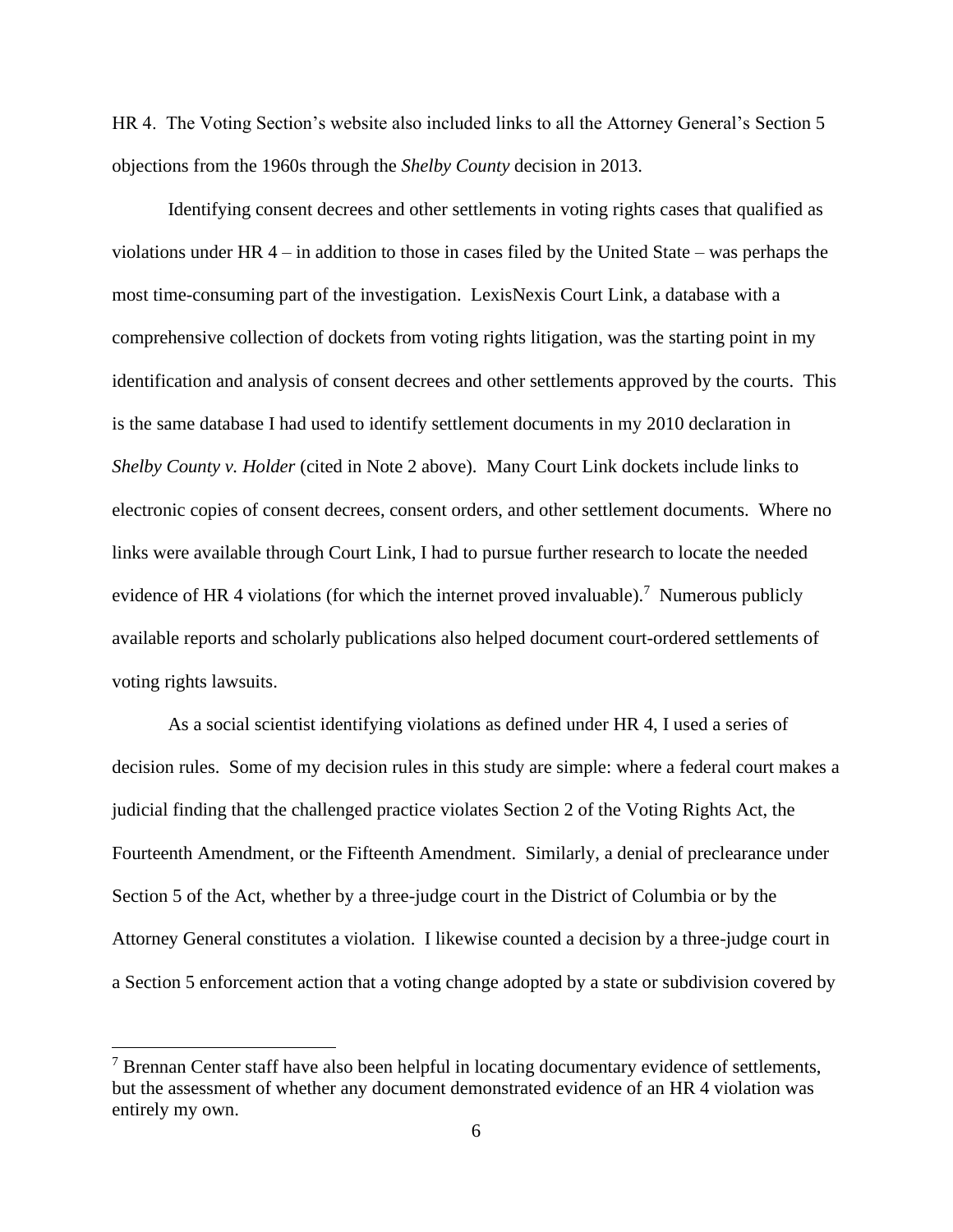the preclearance requirements of the Act has not been submitted for preclearance – compelling the state or subdivision to submit the change for federal review – as a violation under HR  $4.8$ 

Consent decrees or other litigation settlements approved by a federal court are also considered violations under the VRAA. In the case of violations of Section 203, Section 4(e), and Section 208 – provisions of the Act protecting the right of language minority citizens to language assistance in the electoral process – there is virtually no case law: this led me to rely primarily on consent decrees in which jurisdictions covered by Section 203 agree that they are not in compliance with the requirements of the Act. Many of these consent decrees are extended several times by the court that approved the initial settlement, because the jurisdiction agrees that it is still not in compliance with the Act. I have considered all such consent decrees as violations as defined by the VRAA.

Many of the consent decrees identified in my report arose in lawsuits brought under Section 2 of the Act. To provide evidence of a violation under HR 4, a settlement must have been approved by a federal court – whether entitled a Consent Decree, a Consent Order and Judgment, of other terms – and the settlement must have produced a favorable outcome for the minority plaintiffs. Some consent decrees are available on Westlaw. I located many others

<sup>8</sup> As a technical mater, the issues in a Section 5 enforcement action are *only* whether the voting change is covered by Section 5 of the Act, whether the change is covered by Section 5, whether the change has been clearly submitted for preclearance by the jurisdiction, and whether the submitted change has been precleared. See *Ward v. State of Alabama*, 31 F. Supp. 2d 968, 31 F. Supp. 2d 988 (M.D. Ala. 1998); *Boxx v. Bennett*, 50 F. supp. 2d (M.D. Ala.1999). A concurring opinion in *Boxx v. Bennett* by District Judge Myron Thompson, however, explains that there is often evidence of a "potential for discrimination" in such Section 5 enforcement actions. Judge Thompson cites the evidence from a state court decision, *Eubanks v. Hale,* No. CV 98-7033 (Jefferson County Cir. Ct. Jan. 4, 1999), where the state judge found that "supporters of the losing candidate for sheriff of Jefferson County had specifically targeted black voters and precincts in a questionable investigation of fraud and malfeasance." 30 F. Supp. 2d 1219, at 1232.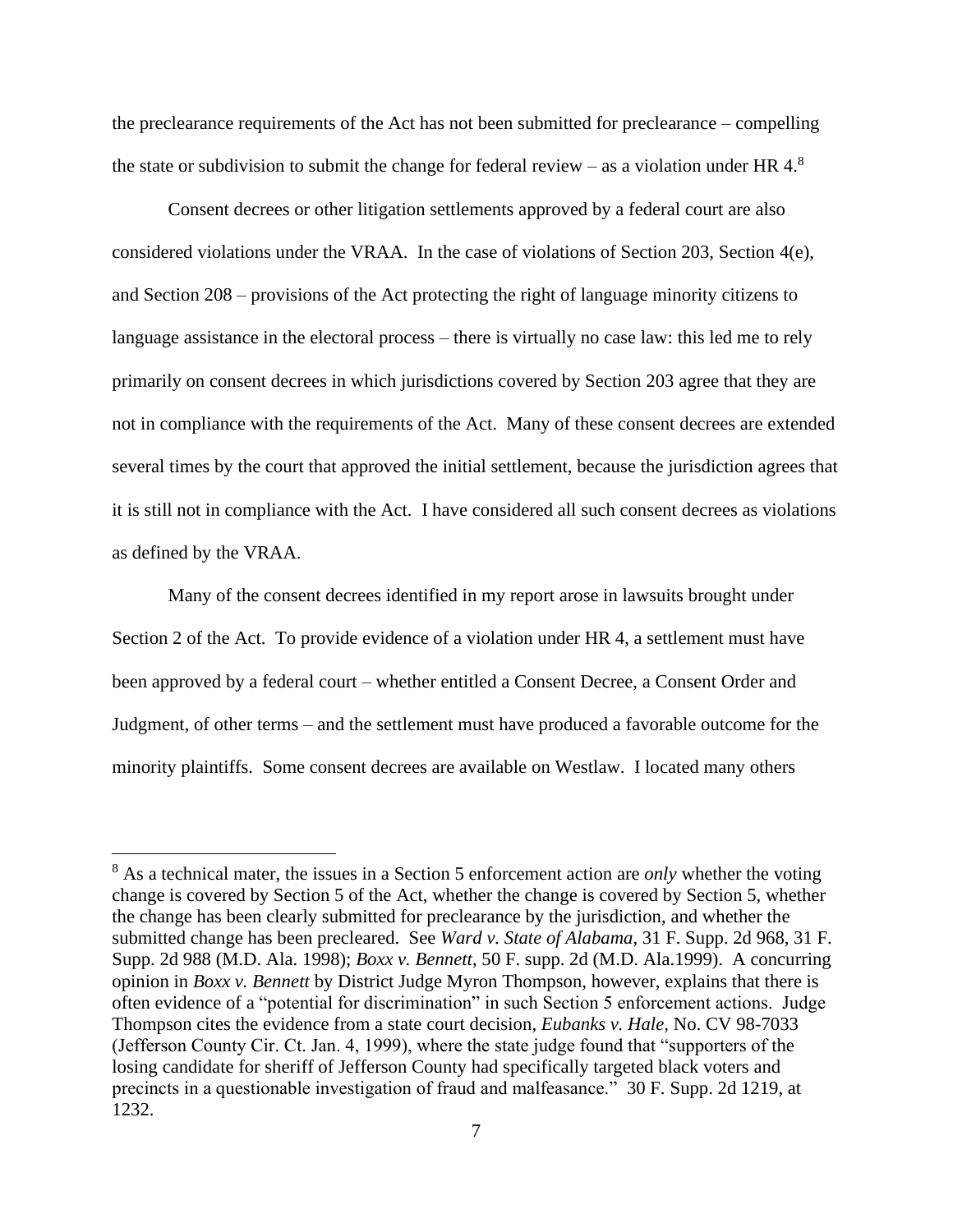through the use of Court Link, the LexisNexis database, or through citations in published articles or reports found through internet research. Yet no search using these tools can assure identification of all qualifying cases and I have no doubt that my search has failed to identify some court-approved settlements that would qualify as violations.

#### **Findings**

Let me begin by focusing on the eight states that – according to my analysis–are most likely to be subject to preclearance of voting changes. Recall that under my working understanding of the coverage formula, **an entire state** would be subject to preclearance if either of *two* patterns of violations applied: a) if **15 or more voting rights violations** occurred within the state during the previous 25 years; or b) if **10 or more violations** occurred in the state, **at least one of which was committed by the state itself**, rather than by local political subdivisions within the state. I consider as a violation: a) a final judgment that a jurisdiction has violated the 14<sup>th</sup> or 15<sup>th</sup> Amendments, violated a provision of the Voting Rights Act, or been denied preclearance by a three-judge federal district court in the District of Columbia; b) an objection to voting changes by the Attorney General; or c) a consent decree or other settlement in a lawsuit where the defendants agreed to change the challenged election practice at issue in a manner that was favorable to minority plaintiffs. Exhibit 1 summarizes the number and type of violations that in states my analysis shows *would* require federal preclearance if the current version of the coverage formula were enacted into law. Those states are Alabama, Florida, Georgia, Louisiana, Mississippi, North Carolina. South Carolina, and Texas.

Barring wholesale changes to the coverage formula as I applied it, I have concluded that Alabama, Georgia, Louisiana, Mississippi, and Texas are likely to be covered. Florida, North Carolina, and South Carolina appear to be subject to preclearance under the current formula but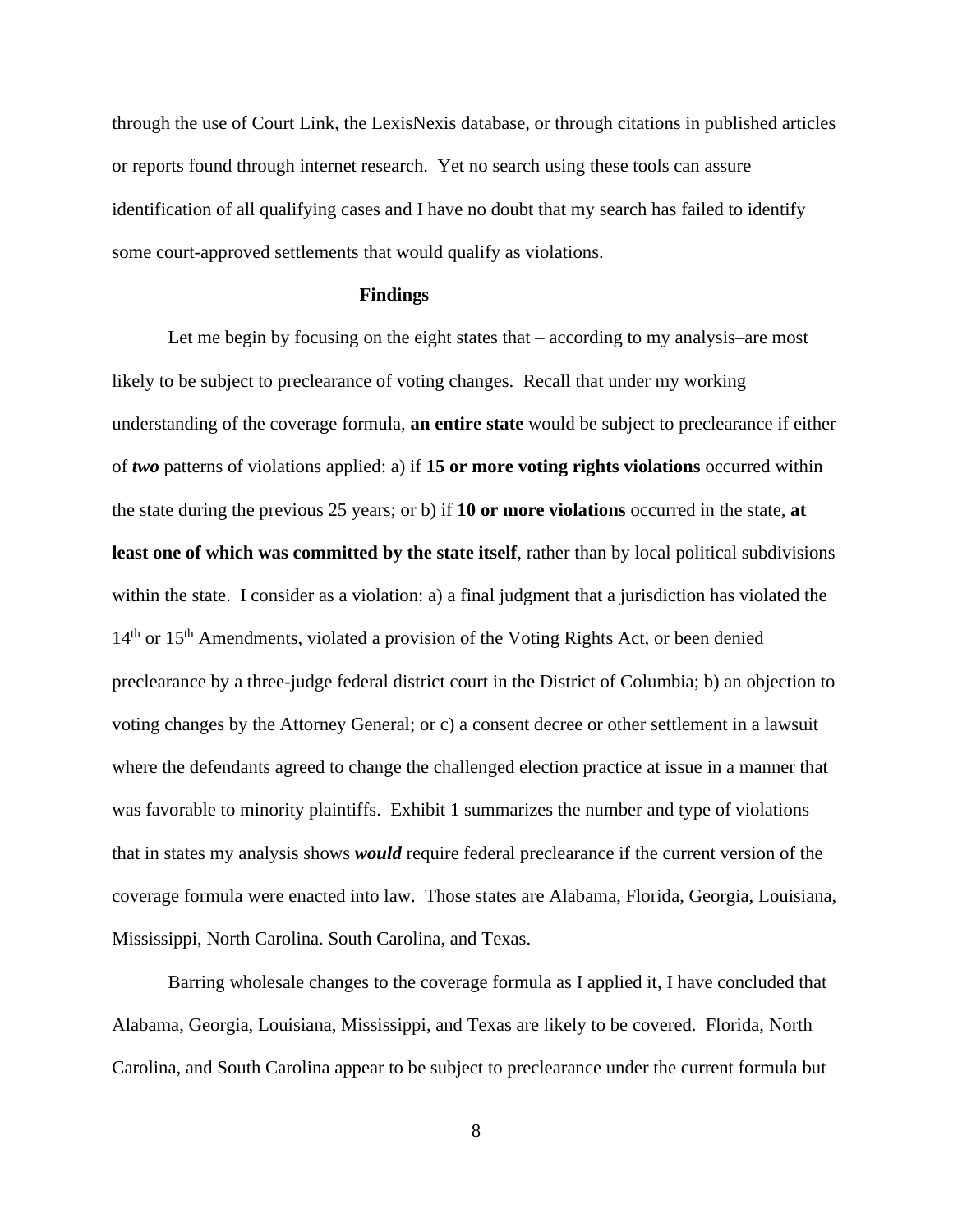were close enough to the violation threshold that they could drop out of coverage, depending on how Congress revises the bill. There are also several states that I do not think will be covered under the existing formula, but they could be – depending on future revisions of the bill or the discovery of a small number of additional violations.<sup>9</sup> I currently have identified only 8 violations in Virginia, but two were violations by the state. If the definition of a violation is altered through a revision of the bill, Virginia might become a covered state. New York and California are each between 10 and 15 violations, but no violations were committed by the State. Both states could become subject to preclearance, should the period of review under the bill be altered, for example.

As I understand the current formula, even if an entire state would not be subject to preclearance under the current version of HR 4, any political subdivision of that state with three or more violations in the preceding 25 years *would* be covered. The relevant political subdivision under this provision is the governmental unit responsible for voter registration – in most instances a county.<sup>10</sup> Five political subdivisions in non-covered states which have three or more violations – which would therefore need to preclear voting changes – are itemized in Exhibit 3. The five counties are: Los Angeles County, California; Cook County, Illinois; Westchester County, New York; Cuyahoga County, Ohio; and Northampton County, Virginia.

<sup>&</sup>lt;sup>9</sup> Exhibit 2 provides a breakdown of violations in states that I concluded would not be covered.  $10$  In Louisiana the equivalent of a county is called a parish. In the state of Virginia independent cities – in addition to counties – conduct voter registration. Virginia's independent cities are geographically separate from counties. All other municipalities are, as in the rest of the country, located *within* a county.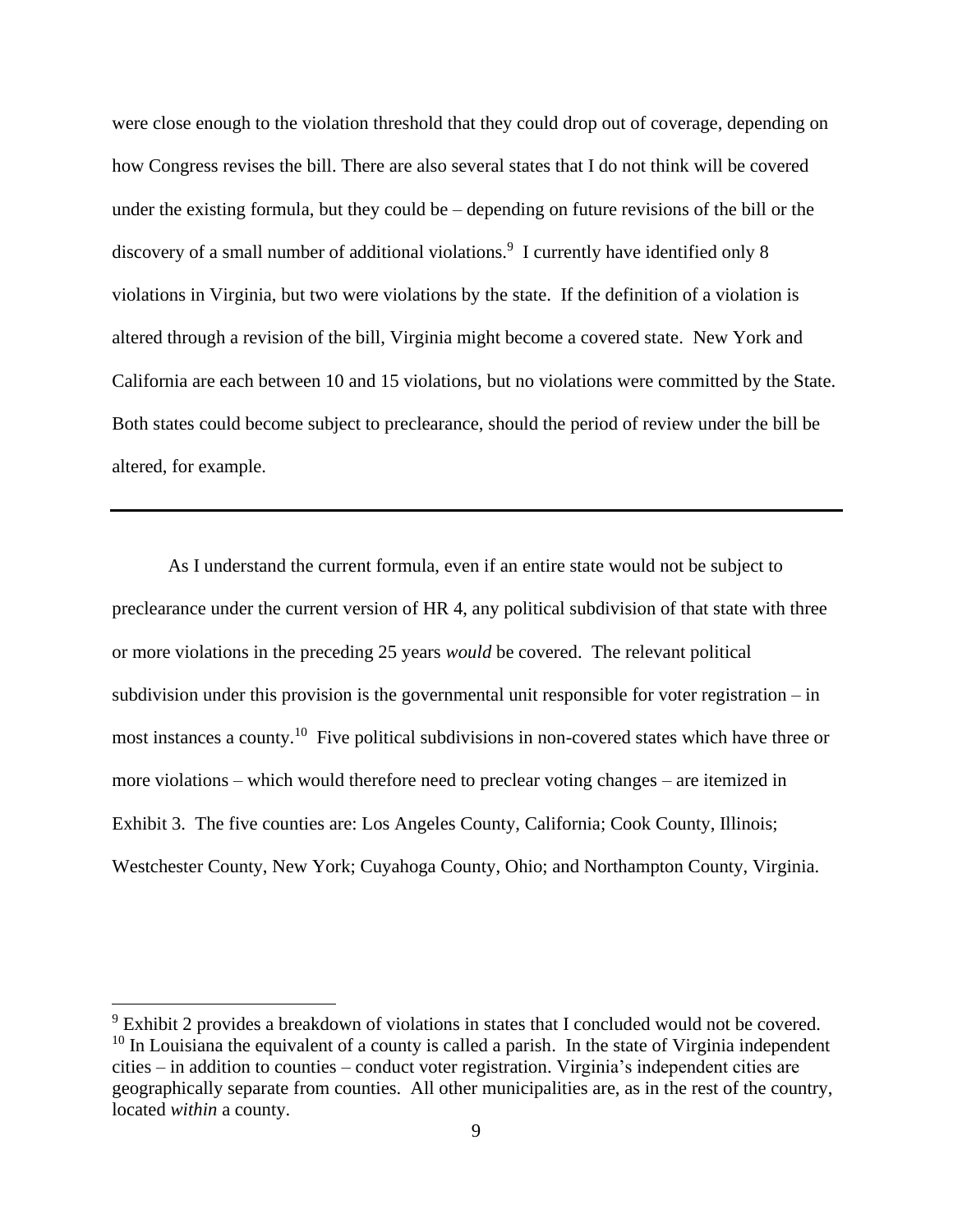# **Exhibit 1: States Covered Under the Preclearance Formula in HR 4 If Enacted into Law**

# **Alabama**: **14 violations – 3 violations by the state**

# **Court Decisions: (4)**

Ward v. State of Alabama, 31 F. Supp. 2d 968 (M.D. Ala. 1998) **State of Alabama**.

Boxx v. Bennett, 50 F. Supp. 2d (M.D. Ala. 1999), **State of Alabama**.

Allen v. City of Evergreen, Alabama, 2014 WL 12607819 (S.D. Ala.).

Ala. Legislative Black Caucus v. Alabama, 231 F. Supp. 3d 1026 (M.D. Ala. 2017), **State of Alabama**.

# **Section 5 Objections: (3)**

02-06-1998: Tallapoosa County (Redistricting Plan), 97-1021.

08-16-2000: Shelby County (City of Alabaster), Annexations, 2000-2230.

08-25-2009: Shelby County (City of Calera), Annexations and redistricting plan, 2008-1621.

# **Consent Decrees/Settlements: (7)**

Dillard v. City of Greensboro, Ala., 956 F. Supp. 1576 (M.D. Ala. 1997) (consent decree).

Jenkins v. City of Ozark, Alabama, No. 1:97cv1450 (M.D. Ala.), Consent Judgment and Decree, December 10, 1997 (Section 5 enforcement action).

Baker v. Rainbow City, Alabama, No. CV-97-3014 (N.D. Ala.), Consent Judgment and Decree, January 12, 1998.

Wilson v. City of Attalla, Alabama, No. CV-97-AR-3195 (M.D. Ala.), Consent Judgment and Decree, February 25, 1998.

Dillard v. Chilton County Commission,  $495$  F.3d  $1324$  ( $11<sup>th</sup>$  Cir. 2007) (consent decree).

Jones v. Jefferson Bd. Of Education, 2019 WL 7500528 (N.D. Ala. 2019) (court-approved settlement).

Ala. State Conf. NAACP v. Pleasant Grove, Ala., 2019 WL 5172371 (N.D. Ala.) (consent decree).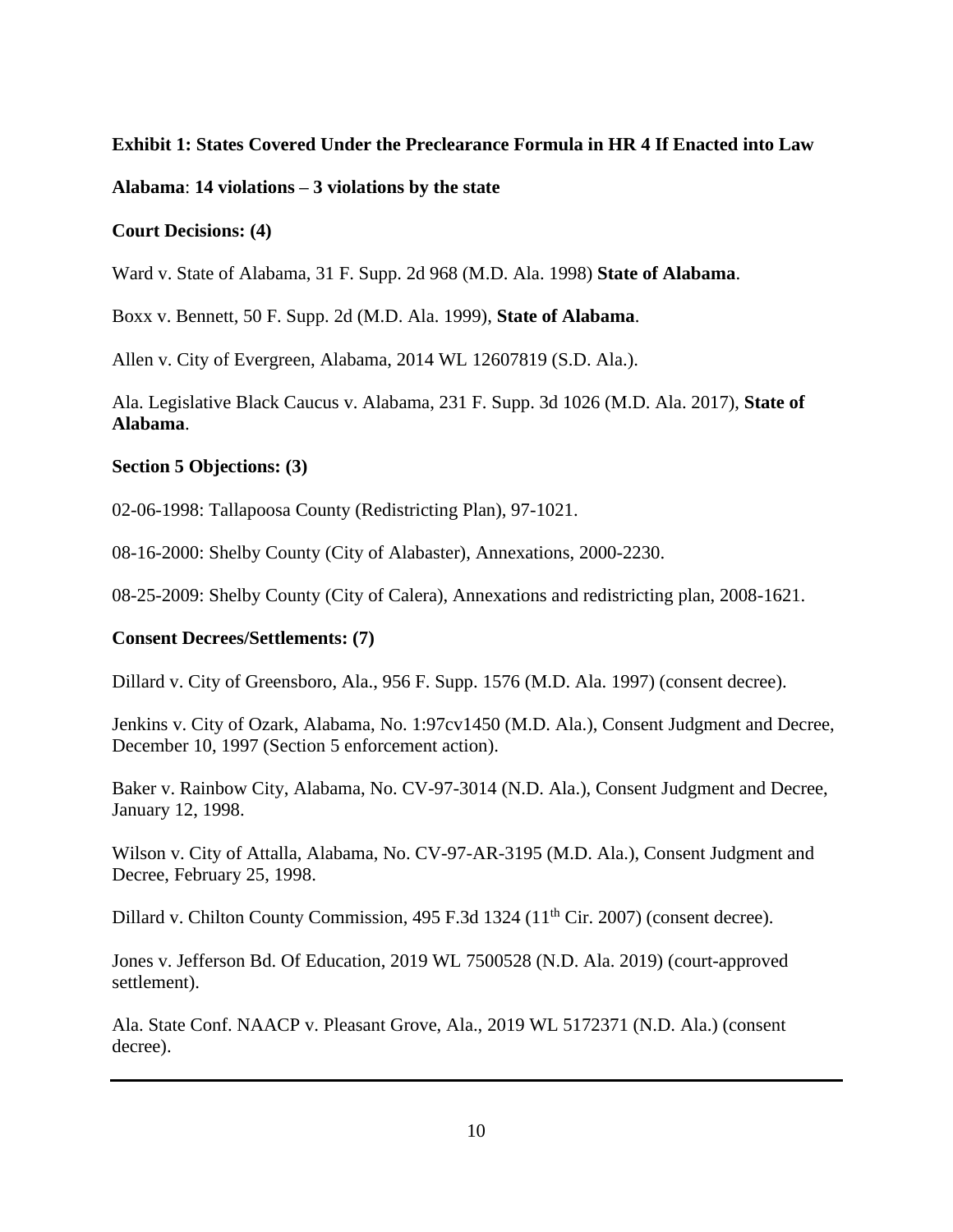### **Florida: 10 violations - 3 violations by the state**

#### **Court Decisions: (3)**

Stovall v. City of Cocoa, Fla., 117 F.3d 1238 (11<sup>th</sup> Cir. 1997).

U.S. v. Osceola County, Fla., 475 F. Supp. 2d 1254 (M.D. Fla. 2006).

Florida v. United States, 885 F. Supp. 2d 299 (D.D.C. 2012). **State of Florida**.

#### **Section 5 Objections/Settlements: (2)**

08-14-1998: **State of Florida.** (Changes in absentee voting certificate & absentee ballot), 98- 1919.

07-01-2002: **State of Florida.** (2002 redistricting plan for state house), 2002-2637.

### **Consent Decrees/Settlements: (5)**

U.S. v. Orange County, FL, No. 6:02-cv-787 (M.D. Fla.) (consent decree).

U.S. v. Osceola County, FL, No. 6:02-cv-738 (M.D. Fla. 2002) (consent decree).

U.S. v. School Board of Osceola County, FL, No. 6:08-cv-582 (M.D. Fla. 2008) (consent decree).

U.S. v. Town of Lake Park, FL, C.A. No. 09-80507 (S.D. Fla. 2009) (consent decree).

Perez-Santiago v. Volusia County, No. 6:08-cv-1868 (M.D. Fla.) (court-ordered settlement).

### **Georgia: 25 violations - 4 violations by the state**

### **Court Decisions: (4)**

Cofield v. City of LaGrange, Ga., 969 F. Supp. 749 (N.D. Ga. 1997).

Common Cause v. Billups, 406 F. Supp. 2d 1326 (N.D. Ga., 2005).

Wright v. City of Albany, 306 F. Supp. 2d 1228 (M.D. Ga., 2003).

Wright v. Sumter County Bd. Of Elections, 301 F. Supp. 3d 1297 (M.D. Ga. 2018).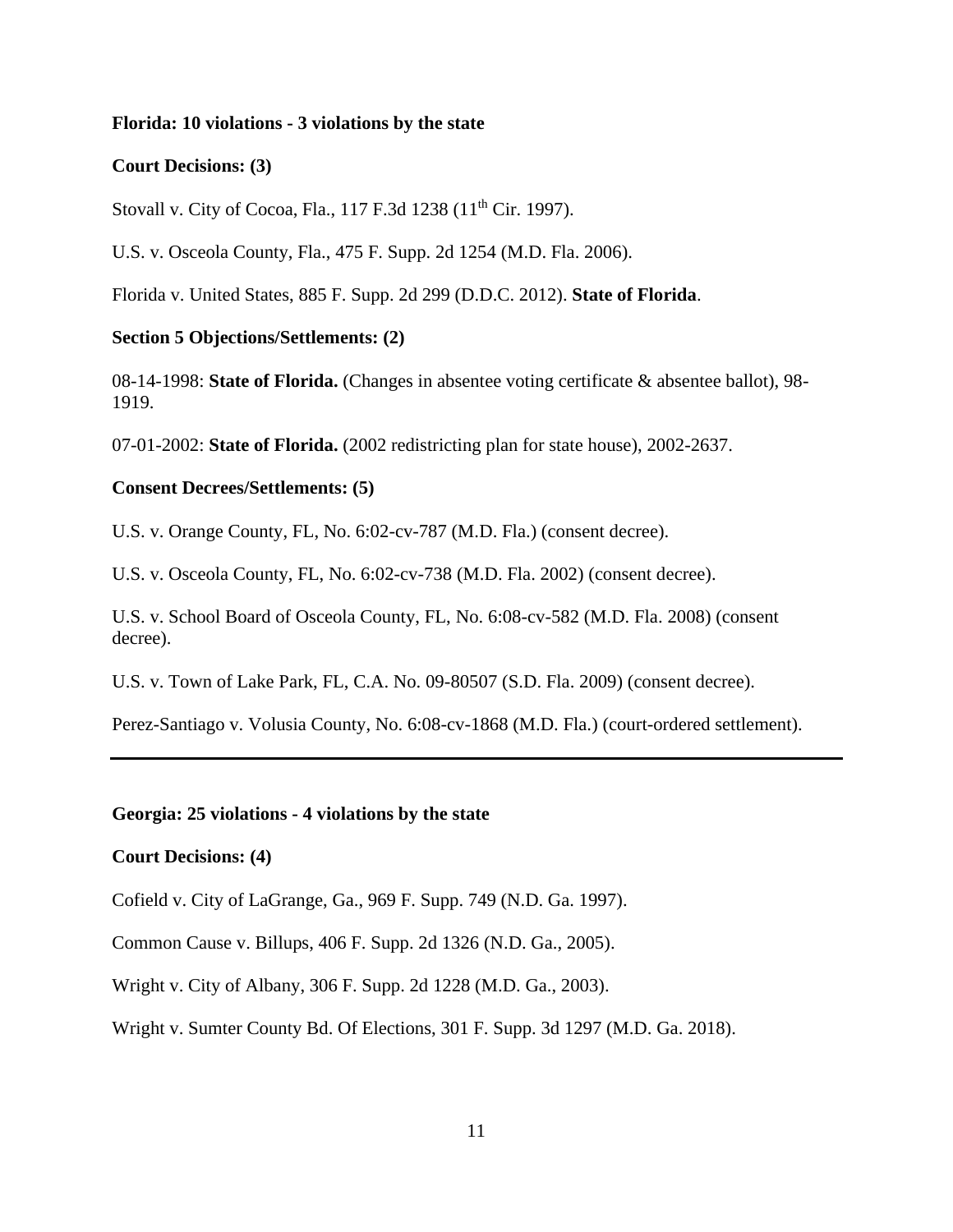#### **Section 5 Objections: (13)**

03-15-1996: **State of Georgia** (1995 redistricting plans, state house & senate), 95-3656.

01-11-2000: Webster County (Redistricting plan, county school district), 98-1663.

03-17-2000: Wilkes County (MOE Tignall city council members), 99-2122.

10-01-2001: Turner County (MOE change, Ashburn), 94-4606.

08-09-2002: Putnam County (2001 redistricting plans, county commission & school board), 2002-2987, 2002-2988.

09-23-2002: Dougherty County (2001 Albany city council redistricting plan), 2001-1955.

10-15-2002: Marion County (2002 school district redistricting plan), 2002-2643.

09-12-2006: Randolph County (Change in voter registration & candidate eligibility), 2006-3856.

05-29-2009: **State of Georgia** (Voter verification program), 2008-5243.

11-30-2009: Lowndes County (2009 redistricting plan), 2009-1965.

04-13-2012: Greene County (2011 redistricting of commission & school board), 2011-4687.

08-27-2012: Long County (2012 redistricting of commission & school board), 2011-4687.

12-21-2012: **State of Georgia** (Change of election date), 2012-3262.

#### **Consent Decrees/Settlements: (8)**

McIntosh County NAACP v. McIntosh County, Ga., No. 2:77CV70 (S.D. Ga. 1977) (consent decree).

Stafford v. Mayor & Council of Folkston, Ga., No. 5:96CV00111 (S.D. Ga.) (consent decree).

Simpson v. Douglasville, No. 1:96-cv-01174 (N.D. Ga.) (consent decree).

McBride and U.S. v. Marion County, No. 4:99cv151 (M.D. Ga.) (consent decree).

U.S. v. Long County, GA (S.D. Ga. 2006), No. CV206-040 (S.D. Ga.) (consent decree).

Georgia State Conf. NAACP v. Fayette County, Ga., 118 F. Supp. 3d 1338 (N.D. Ga. 2015) (consent decree).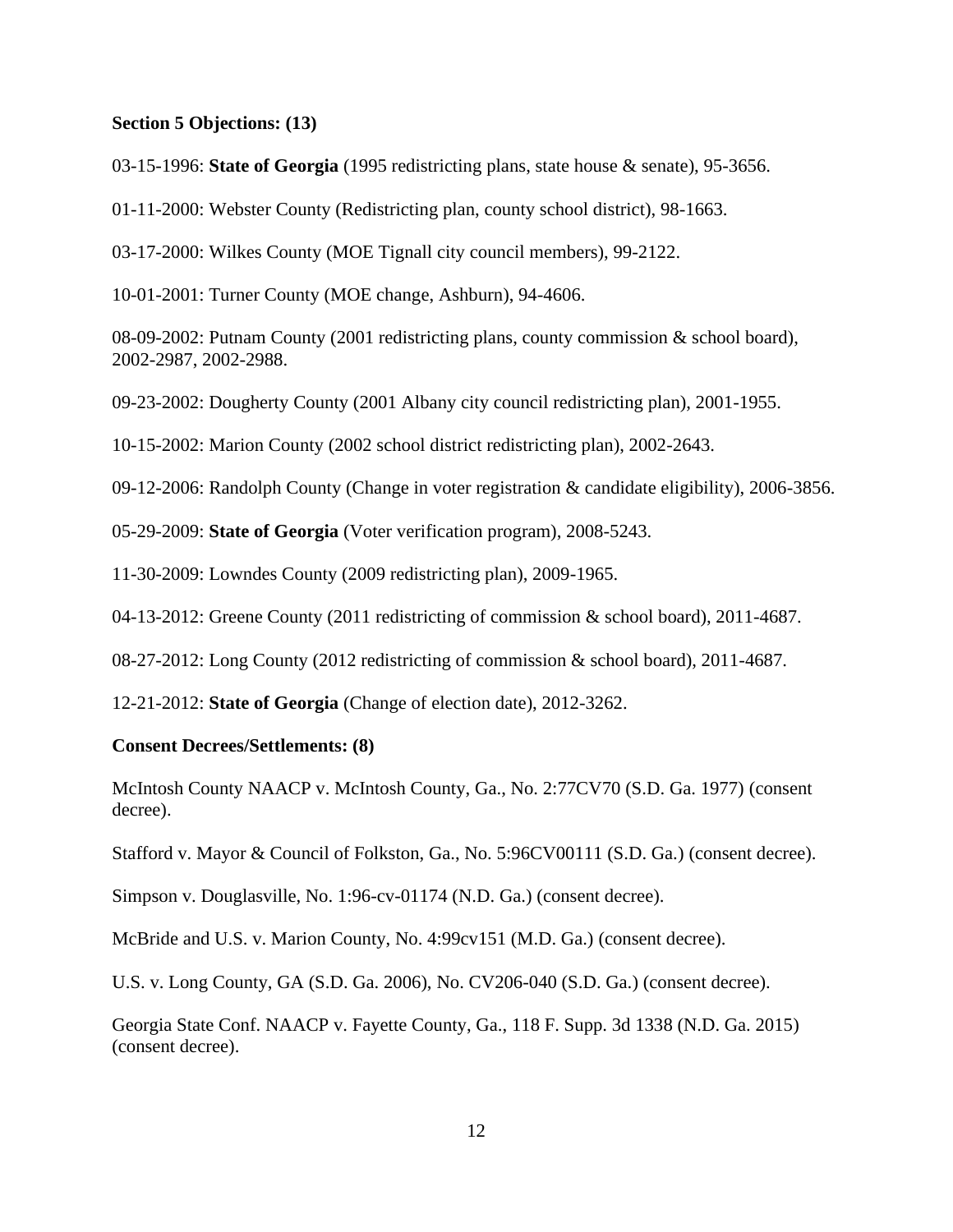Georgia State Conf. NAACP v. Kemp, N. 2:16CV219 (N.D. Ga.) (settlement agreement). **State of Georgia**.

Georgia State Conf. NAACP v. Hancock County, Ga., No. 5:15-CV-00414 (M.D. Ga. 2018) (consent decree).

## **Louisiana: 16 – 1 violation by the state**

## **Court Decisions: (2)**

St. Bernard Citizens for a Better Govt. v. St. Bernard Parish School Board, 2002 WL 2022589 (E.D. La. 2002).

Guillory v. Avoyelles Parish School Board, 2011 WL 499196 (W.D. La. Feb. 7, 2011).

## **Section 5 Objections: (13)**

10-06-1997: St. Martin Parish (1997 redistricting, St. Martinsville council elections), 97-0879.

04-27-1999: Washington Parish (redistricting plan), 98-1475.

07-02-2002: Webster Parish (2001 Minden city council redistricting plan), 2002-1011.

10-04-2002: Pointe Coupee Parish (2002 redistricting, school district), 2002-2717.

12-31-2002: DeSoto Parish (2002 redistricting plan, school district), 2002-2926.

05-13-2003: Richland Parish (2002 redistricting plan, school district), 2002-3400.

10-06-2003: Tangipahoa Parish (2003 redistricting plan), 2002-3135.

12-12-2003: Iberville Parish (2003 redistricting plan, city of Plaquemine), 2003-1711.

06-04-2004: Evangeline Parish (2003 redistricting plan, city of Ville Platte), 2003-4549.

04-25-2005: Richland Parish (2003 redistricting, city of Delhi), 2003-3795.

08-10-2009: **State of Louisiana** (designating length of time when parish precinct boundaries are frozen during the preparation of the U.S. decennial census), 2008-3512.

### **Consent Decrees/Settlements: (1)**

U.S. v. Morgan City, LA, No. CV00-1541 (W.D. La. 2000) (consent decree).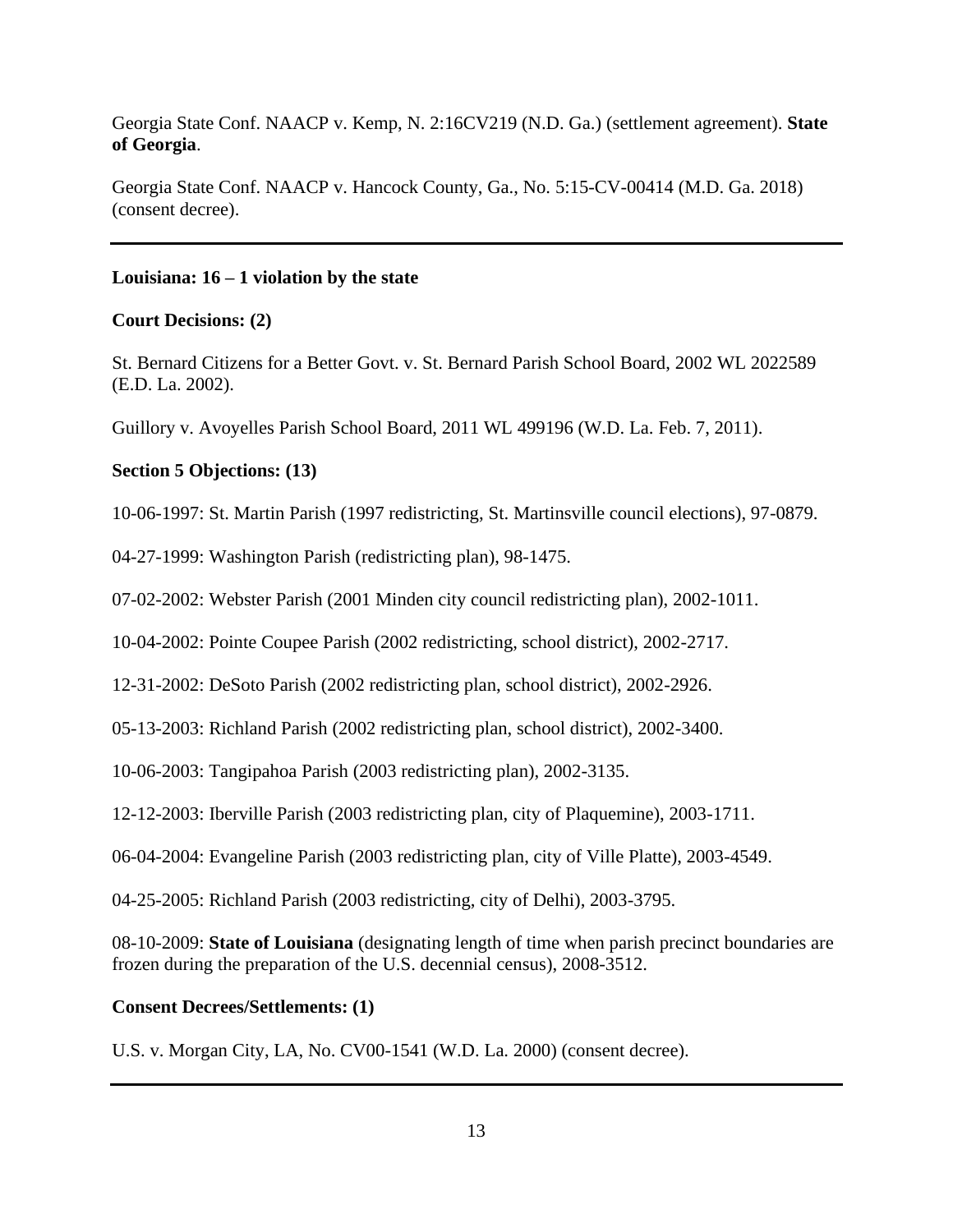### **Mississippi: 18 – 2 violations by the state**

### **Court Decisions: (7)**

Teague v. Attala County, MS, 92 F.3d 283 I5th Cir. 1996).

Clark v. Calhoun County, MS,  $88$  F.3d 1393 ( $5<sup>th</sup>$  Cir. 1996).

Gunn v. Chickasaw County, 1997 WL 1:02CV33426761 (N.D. Miss. 1997).

Citizens for Good Govt. v. Quitman, Ms.,  $148$  F.3d  $472$  ( $5<sup>th</sup>$  Cir. 1998).

Houston v. Lafayette County, Ms., 20 F. Supp. 2d 996 (N.D. Miss. 1998).

U.S. v. Ike Brown, 494 F. Supp. 2d 440 (S.D. Miss. 2007).

Jamison v. Tupelo, 471 F. Supp. 2d 706 (N.D. Miss. 2007).

#### **Section 5 Objections: (8)**

09-22-1997: **State of Mississippi** (NVRA implementation plan), 95-0418.

06-28-1999: Pike County (McComb, changing polling place to American Legion), 97-3795.

12-11-2001: Montgomery County (Cancellation of election, Kilmichael), 2001-2130.

03-24-2010: **State of Mississippi** (majority vote requirement for county school boards, etc.), 2009-2022.

10-04-2011: Amite County (2011 redistricting plan for supervisor & election commission), 2011-1660.

04-30-2012: Adams County (2011 Natchez redistricting plan), 2011-5368.

12-03-2012: Hinds County (Redistricting plan, city of Clinton), 2012-3120.

#### **Consent Decrees/Settlements: (3)**

Coffee v. Calhoun City, MS., No. 300-cv-00103 (N.D. Miss.) (consent decree).

Thornton v. City of Greenville, No. 4:93CV276 (N.D. Miss.) (settlement agreement).

Tryman v. City of Starkville, No. 1:02-cv-111 (N.D. Miss.) (consent decree).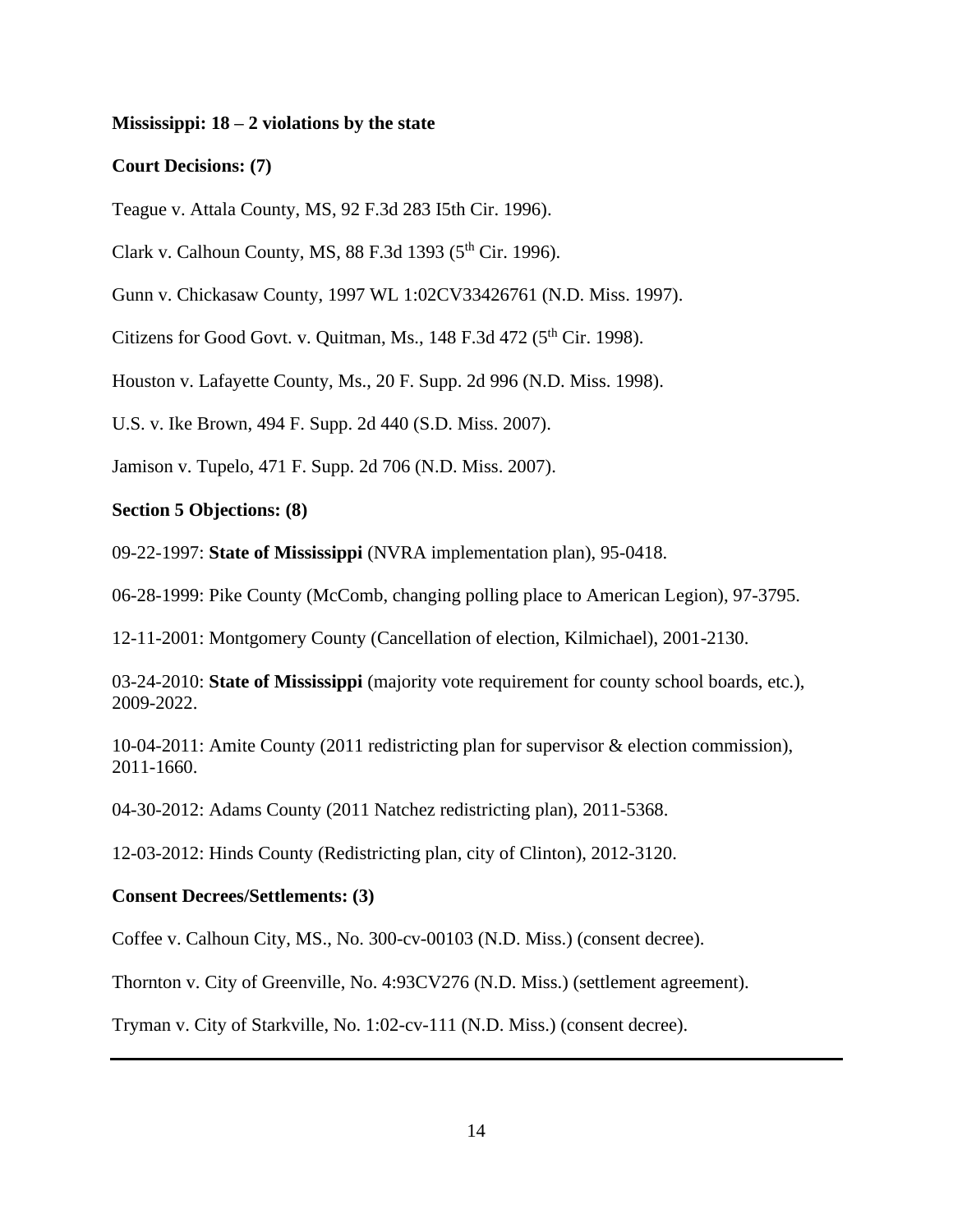### **North Carolina: 11 – 4 violations by the state**

#### **Court Decisions: (3)**

North Carolina Conf. NAACP v. McCrory, 831 F. 3d 204 (4th Cir. 2016), **State of North Carolina.**

Cooper v. Harris, 137 S. Ct. 1455 (2017), **State of North Carolina**.

Covington v. North Carolina, 138 S. Ct. 2548 (2018), **State of North Carolina.**.

## **Section 5 Objections: (6)**

02-13-1996: **State of North Carolina** prohibits state legislative & congressional districts from crossing precinct lines, absent Section 5 objections, 95-2922.

07-23-2002: Harnett County (2001 redistricting plan for school district), 2001-3769.

07-23-2002: Harnett County (2001 redistricting plan for commissioners), 2001-3768.

06-25-2007: Cumberland County (Change in MOE for Fayetteville city council), 2007-2233.

08-17-2009: Lenoir County (Change to non-partisan election, City of Kinston), 2009-0216.

04-30-2012: Pitt County (Change in MOE, county school district), 2011-2474.

### **Consent Decrees/Settlements (2)**

Wilkins v. Washington County Commissioners, No. 2:93-cv-00012 (E.D.N.C. 1996) (consent decree).

Hall v. Jones County Bd. Of Commissioners, No. 4:17-cv-00018 (ED.N.C. 2017) (consent decree).

#### **South Carolina: 15 – 1 violation by the state**

#### **Court Decisions: (1)**

U.S. v. Charleston County, SC, 365 F.3d 341 (4<sup>th</sup> Cir. 2004).

### **Section 5 Objections: (13)**

03-05-1996: Cherokee County (Change in method of electing Gaffney Bd. Of Public Works), 95-2790.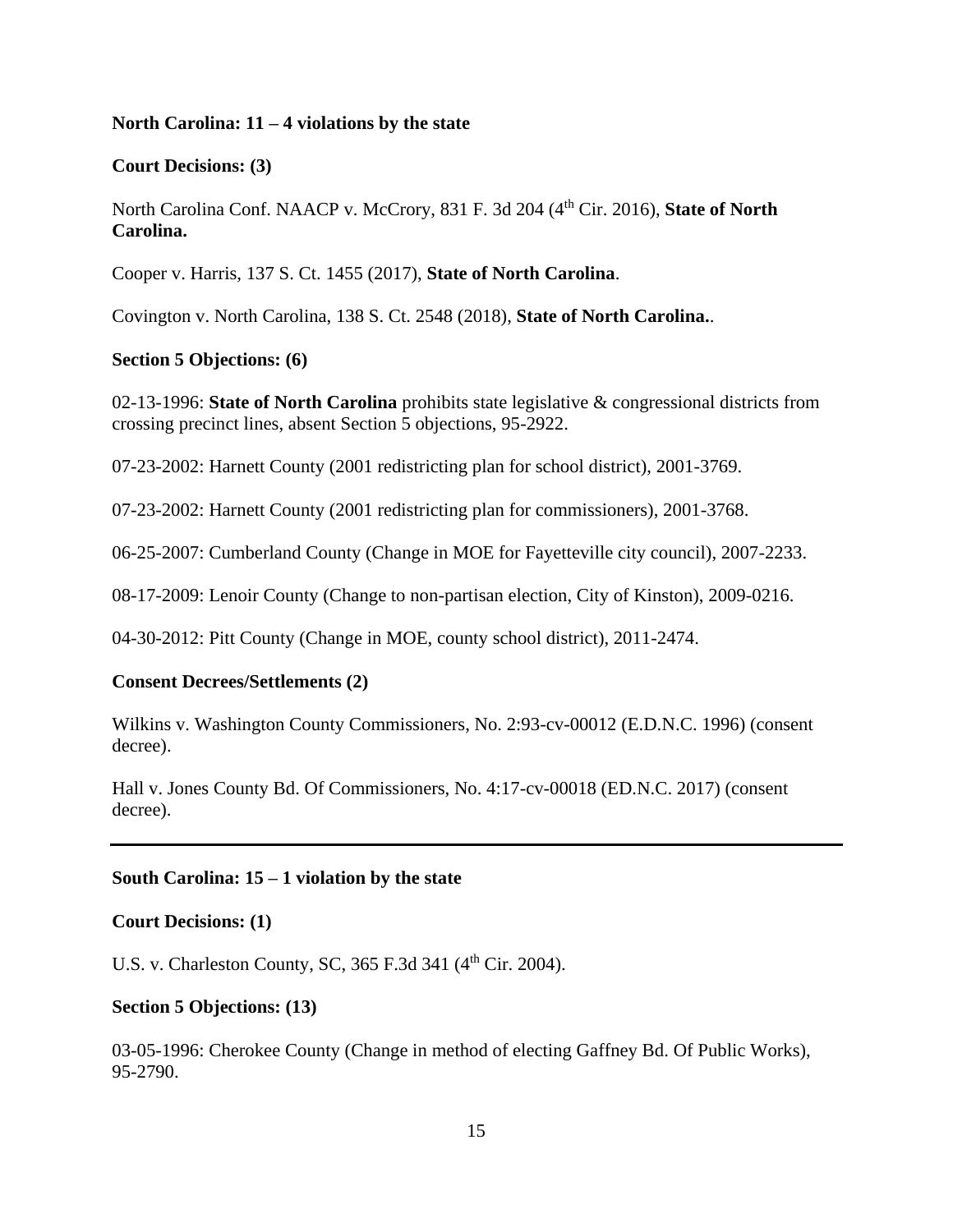04-01-1997: **State of South Carolina** (1997 senate redistricting plan), 97-0529.

05-20-1998: Horry County (1997 county council redistricting plan), 97-3787.

10-12-2001: Charleston & Berkeley Counties (2012 Charleston council redistricting), 2001- 1578.

11-02-2001: Greenville & Spartanburg Counties (2001 redistricting for town of Greer), 2001- 1777.

06-27-2002: Sumter County (2001 redistricting plan), 2001-3865.

09-03-2002: Union County (2002 redistricting plan for county school board), 2002-2379.

12-09-2002: Laurens County (Annexations & district assignment, Clinton), 2002-1512, 2002- 2706.

06-16-2003: Cherokee County (Reduction in size of school board), 2002-3457.

09-16-2003: Orangeburg County (Annexations by town of North), 2002-5306.

02-26-2004: Charleston County (From nonpartisan to partisan school board elections), 2003- 2066.

06-25-2004: Richland & Lexington Counties (MOE change for School District No. 5), 2002- 3766.

08-16-2010: Fairfield County (MOE & number of members, county school board), 2010-0970.

## **Consent Decrees/Settlements: (1)**

U.S. v. Georgetown County School District, SC, No. 2:08-889 (D.S.C.) (consent decree).

## **Texas: 34 – 3 violations by the state**

#### **Court Decisions: (5)**

LULAC v. Perry, 548 U.S. 399 (2006).

Benavidez v. City of Irving, TX, 638 F. Supp. 2d 709 (N.D. Tex. 2009).

Fabela v. City of Farmers' Branch, 2012 WL 3135545 (N.D. Texas).

Benavidez v. Irving ISD, 2014 WL 4055366 (N.D. Texas).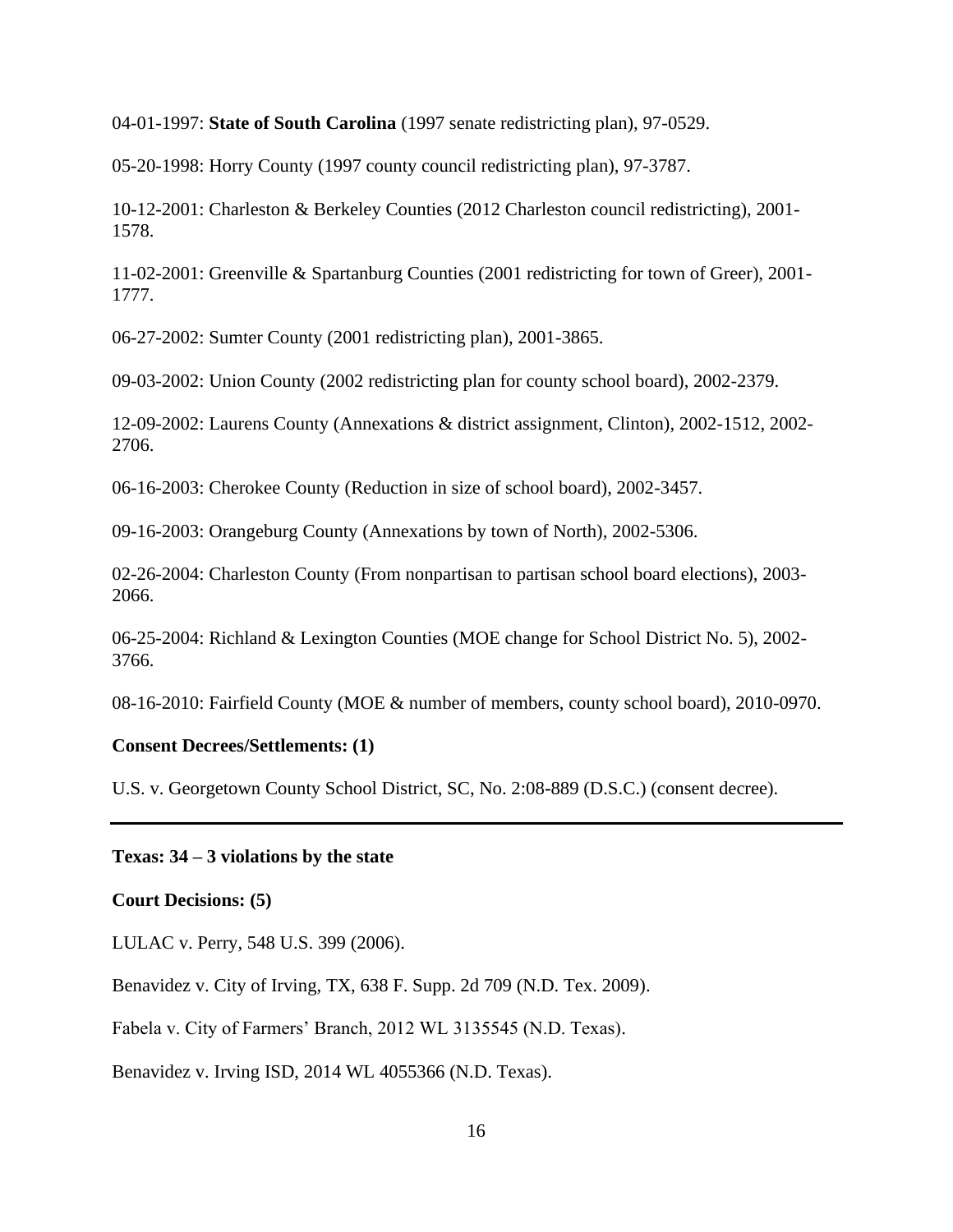Patino v. City of Pasadena, TX, 230 F. Supp. 3d 667 (S.D. Tex. 2017).

## **Section 5 Objections: (18) – 3 violations by the state**

01-16-1996: **State of Texas** (Authorizing employees to determine voter eligibility based on Citizenship information in files), 95-2017.

03-17-1997: Harris County (Annexations, town of Webster), 95-2017.

12-04-1998: Galveston County (Adding numbered posts to at-large seats, Galveston), 98-2149.

07-16-1999: Dawson County (De-annexation, city of Lamesa), 99-0270.

06-05-2000: Austin County (Adding numbered posts, Sealy ISD), 99-3828.

09-24-2001: Haskell Consolidated ISD (Cumulative voting with staggered terms), 2000-4426.

11-16-2001: **State of Texas** (2001 redistricting, state house), 2001-2430.

06-21-2002: Waller County (Redistricting plans, commissioners court, constable districts), 2001- 2430.

08-12-2002: Brazoria County (MOE, Freeport city council), 2002-1725.

05-05-2006: North Harris Montgomery Community College District (reduction in polling place & early voting locations), 2006-2240.

03-24-2009: Gonzales County (Bi-lingual election procedures), 2008-3588.

03-12-2010: Gonzales County (Bi-lingual election procedures), 2009-3078.

06-28-2010: Runnels County (Bilingual election procedures), 2009-3672.

02-07-2012: Nueces County (Redistricting, county commissioners court), 2011-3992.

03-05-2012: Galveston County (Redistricting, county commissioners court), 2011-4317.

03-12-2012: **State of Texas** (Voter registration & photo id procedures, SB 14), 2011-2775.

12-21-2012: Jefferson County (Beaumont ISD, reduction in single member districts), 2012-4278.

04-08-2013: Jefferson County (Beaumont ISD, change in term of office, qualification procedures), 2013-0895.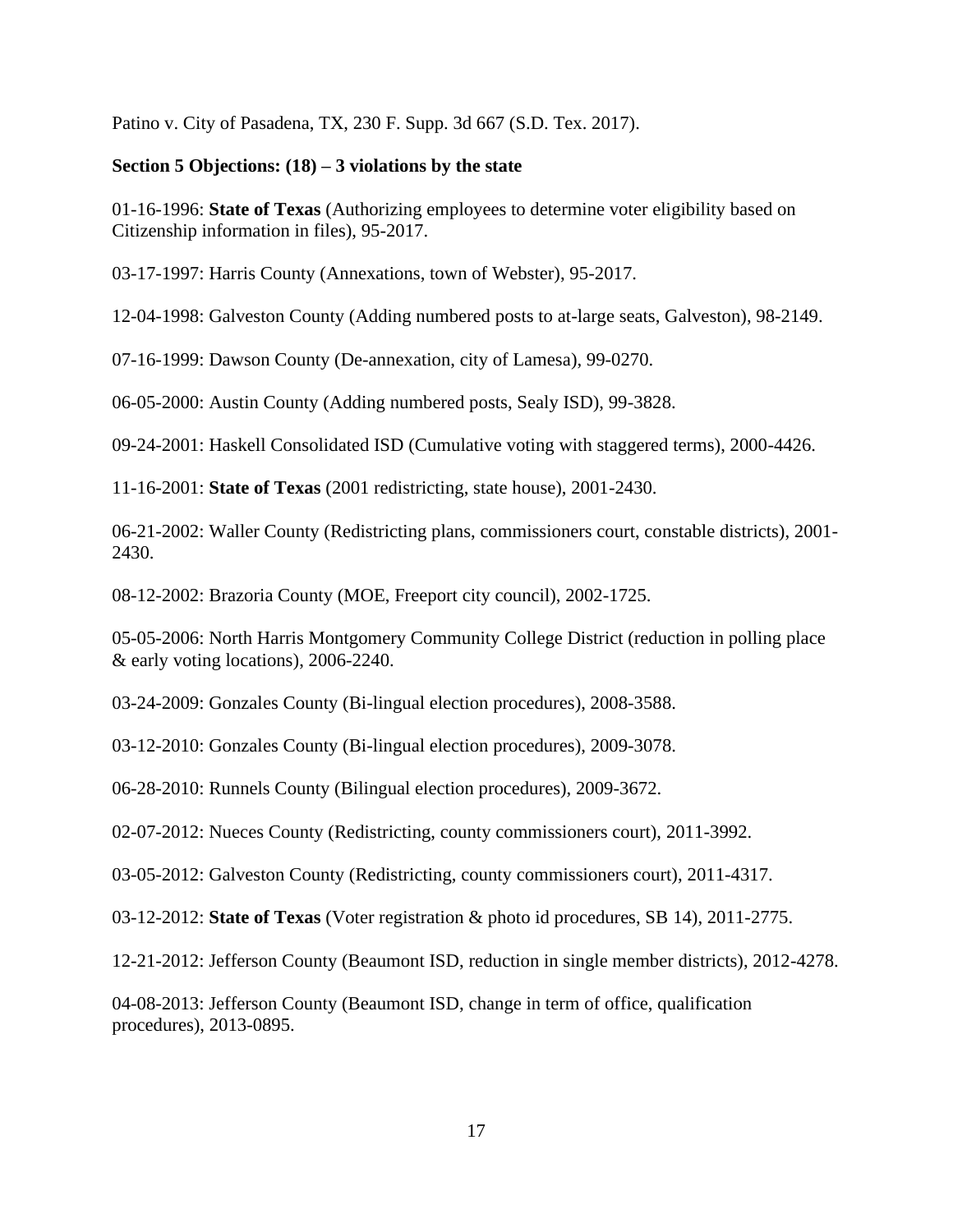#### **Consent Decrees/Settlements: (11)**

U.S. v. Ector County, TX, No. M005CV131 (W.D. Tex. 2005) (consent decree).

- U.S. v. Brazos County, TX, No. H-06-2165 (S.D. Tex.2006) (consent decree).
- U.S. v. Hale County, TX, No. 5:06-CV-43 (N.D. Tex. 2006) (consent decree).
- U.S. v. City of Earth, TX, 5:07-CV-144 (N.D. Tex. 2007) (consent decree).
- U.S. v. Galveston County, TX, No. 3:07-CV-377 (S.D. Tex. 2007) (consent decree).
- U.S. v. Littlefield ISD, TX, No. 5:07-cv-145 (N.D. Tex. 2007) (consent decree).
- U.S. v. Post ISD, TX, No. 5:07-CV-146-C (N.D. Tex. 2007) (consent decree).
- U.S. v. Seagraves ISD, TX, No. 5:07-CV-147 (N.D. Tex. 2007) (consent decree).
- U.S. v. Smyer ISD, TX, No. 5:07-CV-148-C (N.D. Tex. 2007) (consent decree).
- U.S. v. Waller County, TX, No. 4:08-cv-3022 (S.D. Texas 2008) (consent decree).
- U.S. v. Fort Bend County, TX, No. 4:09-cv-1058 (S.D. Tex. 2009) (consent decree).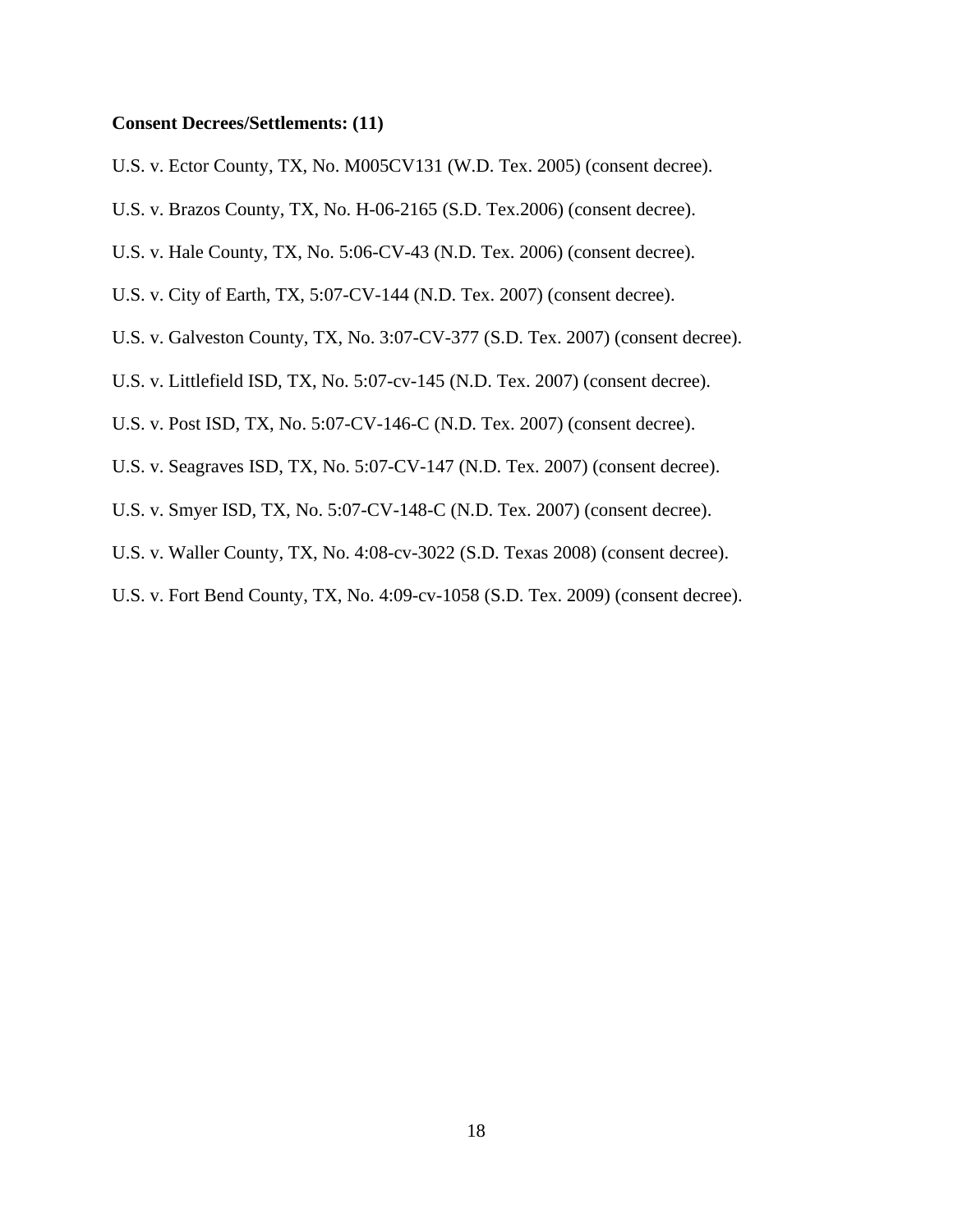# **Exhibit 2: States Not Covered Under the Current Preclearance Formula in HR 4**

**\_\_\_\_\_\_\_\_\_\_\_\_\_\_\_\_\_\_\_\_\_\_\_\_\_\_\_\_\_\_\_\_\_\_\_\_\_\_\_\_\_\_\_\_\_\_\_\_\_\_\_\_\_\_\_\_\_\_\_\_\_\_\_\_\_\_\_\_\_\_\_\_\_\_\_\_\_\_**

### **Alaska: 2 violations**

**Consent Decrees/Settlements: (2)** Nick v. Bethel, No. 3:07-cv-00098 (D. Alaska) (consent decree).

Toyukak v. Treadwell, No. 3:13-CV-00137 (D. Alaska) (court-approved settlement).

## **Arkansas: 2 violations**

**Court Decisions: (0)** 

## **Consent Decrees/Settlements: (2)**

Cox v. Donaldson, No. 5:02CV319 (E.D. Ark. 2003) (consent decree)

Townsend v. Watson, No. 1:89-cv-1111 (W.D. Ark.) (consent decree).

## **Arizona: 4 violations**

### **Section 5 Objections: (2)**

05-20-2002: **State of Arizona** (2001 legislative redistricting plan), 2002-0276.

02-04-2003: Coconino County (MOE, Coconino Association for Vocations, Industry, and Technology), 2002-3844.

### **Consent Decrees/Settlements: (2)**

U.S. v. Cochise County, AZ, No. CV 06-304 (D. Ariz.) (consent decree).

Navajo Nation v. Brewer, No. CV 06-1575 (D. Ariz.) (court-approved settlement).

## **California: 12 violations**

### **Court Decisions: (1)**

Luna v. County of Kern, CA, 291 F. Supp. 3d 1088 (E.D. Cal. 2018).

### **Section 5 Objections: (1)**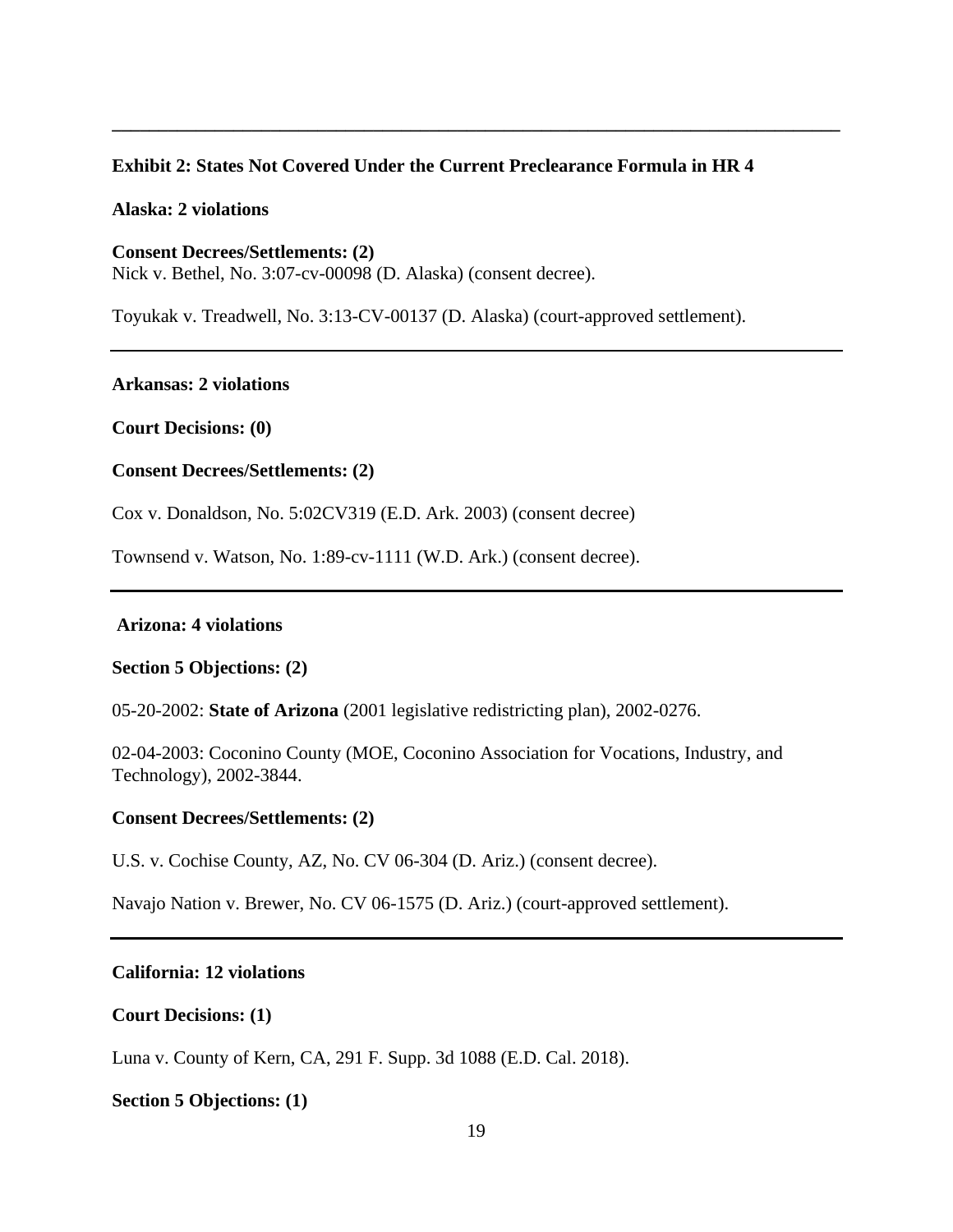03-29-2002: Monterey County (MOE, Chualar Union Elementary School District), 2000-2967.

# **Consent Decrees/Settlements: (10)**

U.S. v. San Benito County, CA, No. 5:04-cv-2056 (N.D. Cal. 2004) (consent decree).

U.S. v. Ventura County, CA, No. CV04-6443 (C.D. Cal. 2004) (consent decree).

U.S. v. City of Azusa, CA, No. CV05-5147 (C.D. Cal. 2005) (consent decree).

U.S. v. City of Paramount, CA, No. 05-05132 (C.D. Cal. 2005) (consent decree).

U.S. v. City of Rosemead, CA, No. CV05-5131 (C.D. Cal. 2005) (consent decree).

U.S. v. City of Walnut, CA, No: CV 07-2437 (C.D. Cal. 2007) (consent decree).

U.S. v. Riverside County, CA, CV 10-1059 (C.D. Cal. 2010) (consent decree).

U.S. v. Alameda County, CA, No. 311-cv-3262 (N.D. Cal. 2011) (court-approved settlement agreement).

U.S. v. San Diego County, CA, No. 04cv1273 (S.D. Cal. 2004) (consent decree).

U.S. v. Upper San Gabriel Valley Municipal Water District, No. CV 00-07903 (C.D. Cal.) (consent decree).

## **Colorado: 2 violations**

#### **Court Decisions: (2)**

Sanchez v. State of Colorado, 97 F.3d 1303 (10<sup>th</sup> Cir. 1996).

Cuthair v. Montezuma-Cortez School District, 7 F. Supp. 2d 1152 (D. Colorado 1998).

#### **Hawaii: 1**

# **Court Decisions: (1)**

Arakaki v. Hawaii, 314 F. 3d 1091 (9<sup>th</sup> Cir. 2002).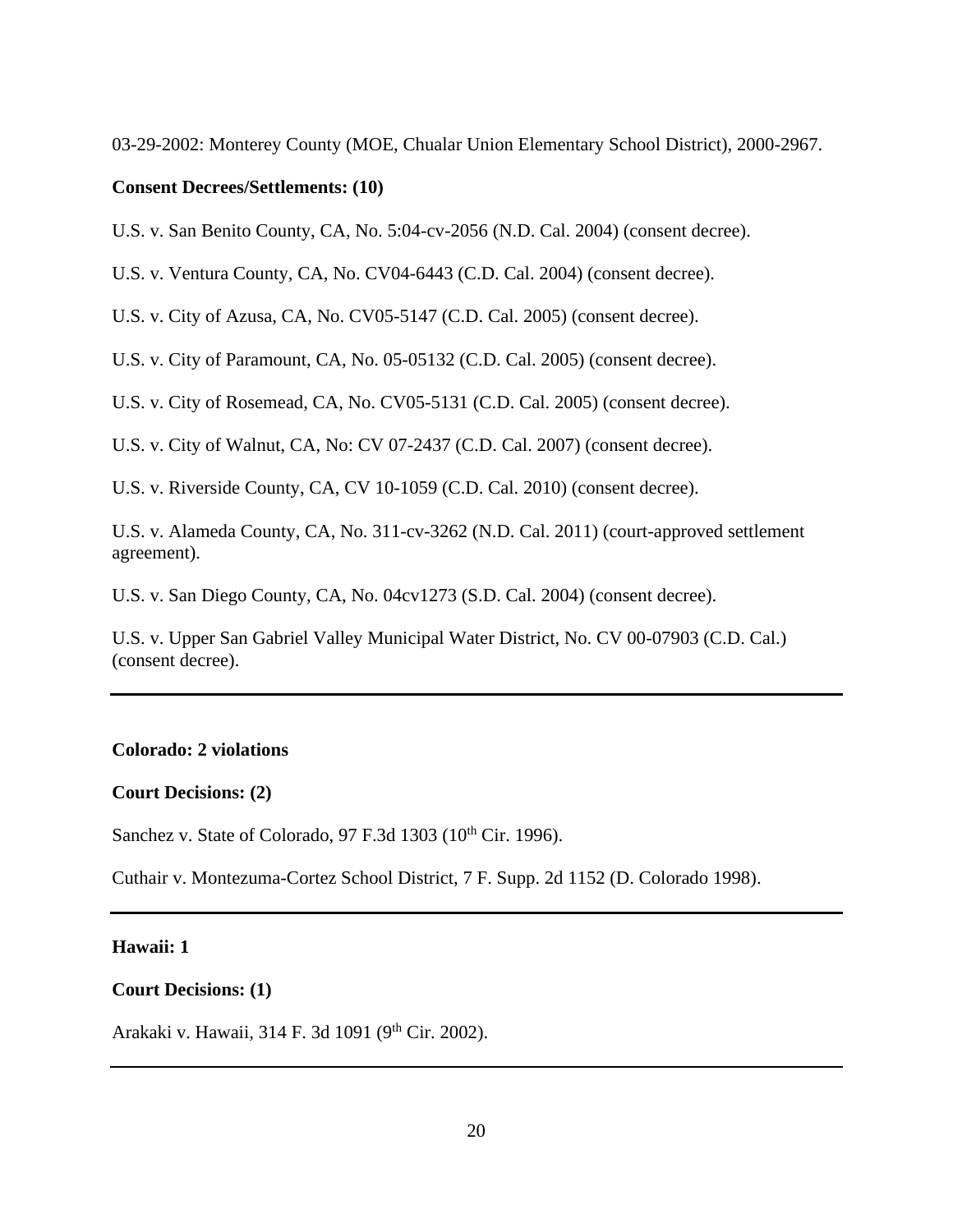## **Illinois: 4**

## **Court Decisions: (3)**

U.S. v. Town of Cicero, Illinois, 2000 WL 34342276 (N.D. Ill. 1996).

Barnett v. City of Chicago, 17 F. Supp. 2d 753 (N.D. Ill. 1998).

Harper v. Chicago Heights, IL, 223 F.3d 593 ( $7<sup>th</sup>$  Cir. 2000).

## **Consent Decrees/Settlements: (1)**

U.S. v. Kane County, IL, No. 07-v-5451 (N.D. Ill.) (memorandum of agreement).

#### **Massachusetts: 5**

## **Court Decisions: (1)**

Black Political Task Force v. Galvin, 300 F. Supp. 2d 291 (D. Mass. 2004).

#### **Consent Decrees/Settlements: (4)**

U.S. v. City of Boston, No. 1:05-cv-11598 (D. Mass. 2005) (consent decree).

U.S. v. City of Springfield, MA, No. 06-30123 (D. Mass. 2006) (consent decree).

Huot v. City of Lowell, Mass., No. 1:17-cv-10895 (D. Mass. 2019) (consent decree).

City of Lawrence, No. 98cv12256 (D. Mass. 1998) (settlement agreement).

## **Michigan: 3 Section 5 Objections: (1)**

12-26-2007: Saginaw County (Buena Vista Township, closure of voter registration branch office), 2007-3837.

### **Consent Decrees/Settlements: (2)**

U.S. v. City of Hamtramck, MI, No. 00-73541 (E.D. Mich. 2000) (consent decree).

## U.S. v. City of Eastpointe, MI, No. 4:17-CV-10079 (2019) (consent decree).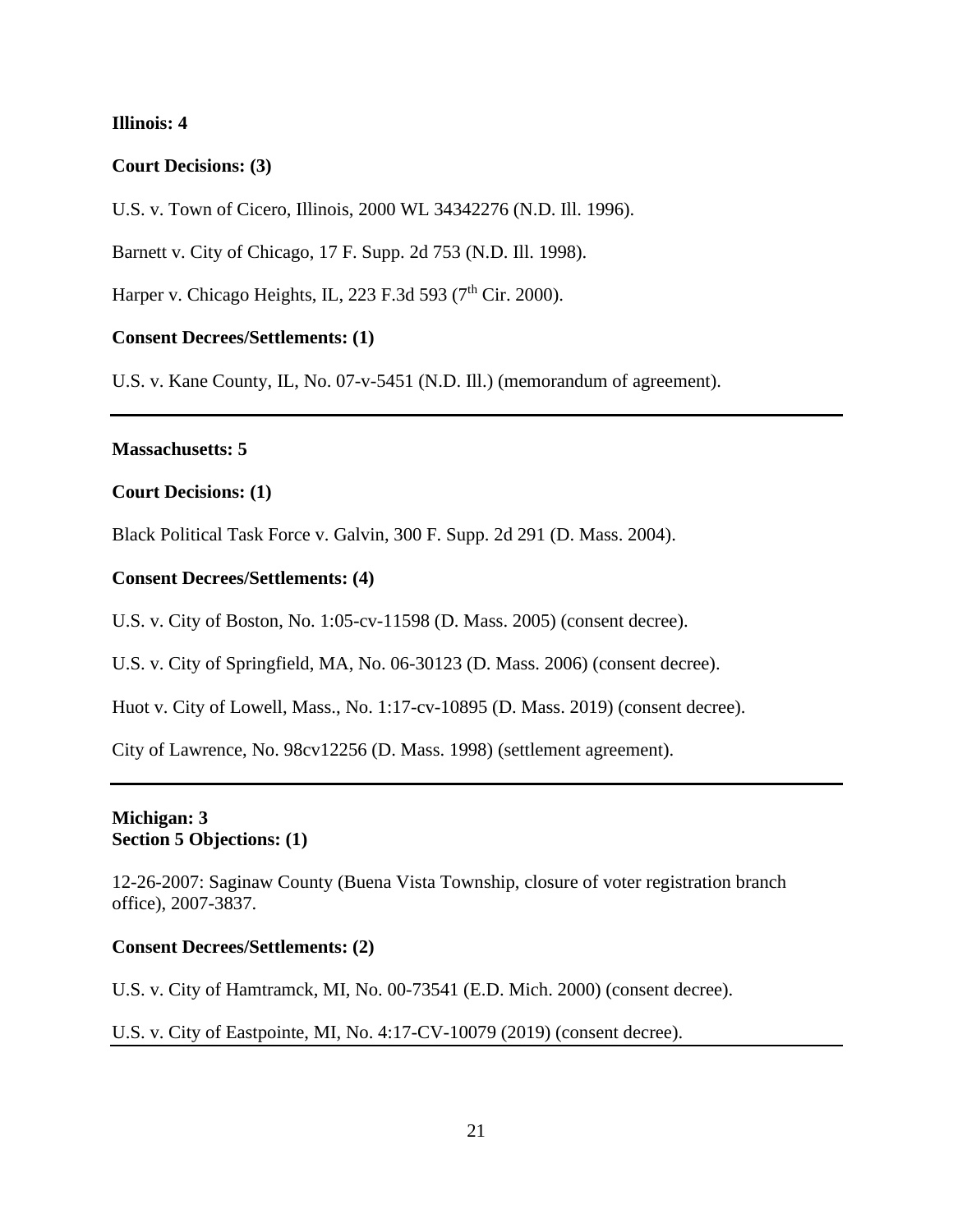#### **Missouri: 1**

### **Court Decisions: (1)**

Missouri State Conf. NAACP v. Ferguson-Florrissant School District, 201 F. Supp. 3d 1006 (E.D. Mo. 2016).

#### **Montana: 5**

# **Court Decisions: (1)**

U.S. v. Blaine County, MT, 363 F.3d 897 (9<sup>th</sup> Cir. 2004).

## **Consent Decrees/Settlements: (4)**

Matt v. Ronan School District, No. 99-94 (D. Mont.) (settlement agreement).s.

U.S. v. Roosevelt County, MT, No. 00-50 (D. Mont.) (consent decree).

Alden v. Rosebud County Board of Commissioners, No. 99-148 (D. Mont.) (consent decree).

Blackfeet Nation v. Stapleton, No. 4:20-cv-95 (D. Mont.) (consent decree).

## **Nebraska: 2**

## **Court Decisions: (1)**

Stable v. Thurston County, NE, 129 F. 3d 1015 (8<sup>th</sup> Cir. 1997).

#### **Consent Decrees/Settlements: (1)**

U.S. v. Colfax County, NE, No. 8:12-CV-84 (D. Neb. 2012) (consent decree).

## **Nevada: 1**

#### **Court Decisions:**

Sanchez v. Cevaske, 214 F. Supp. 3d 961 (D. Nevada 2016).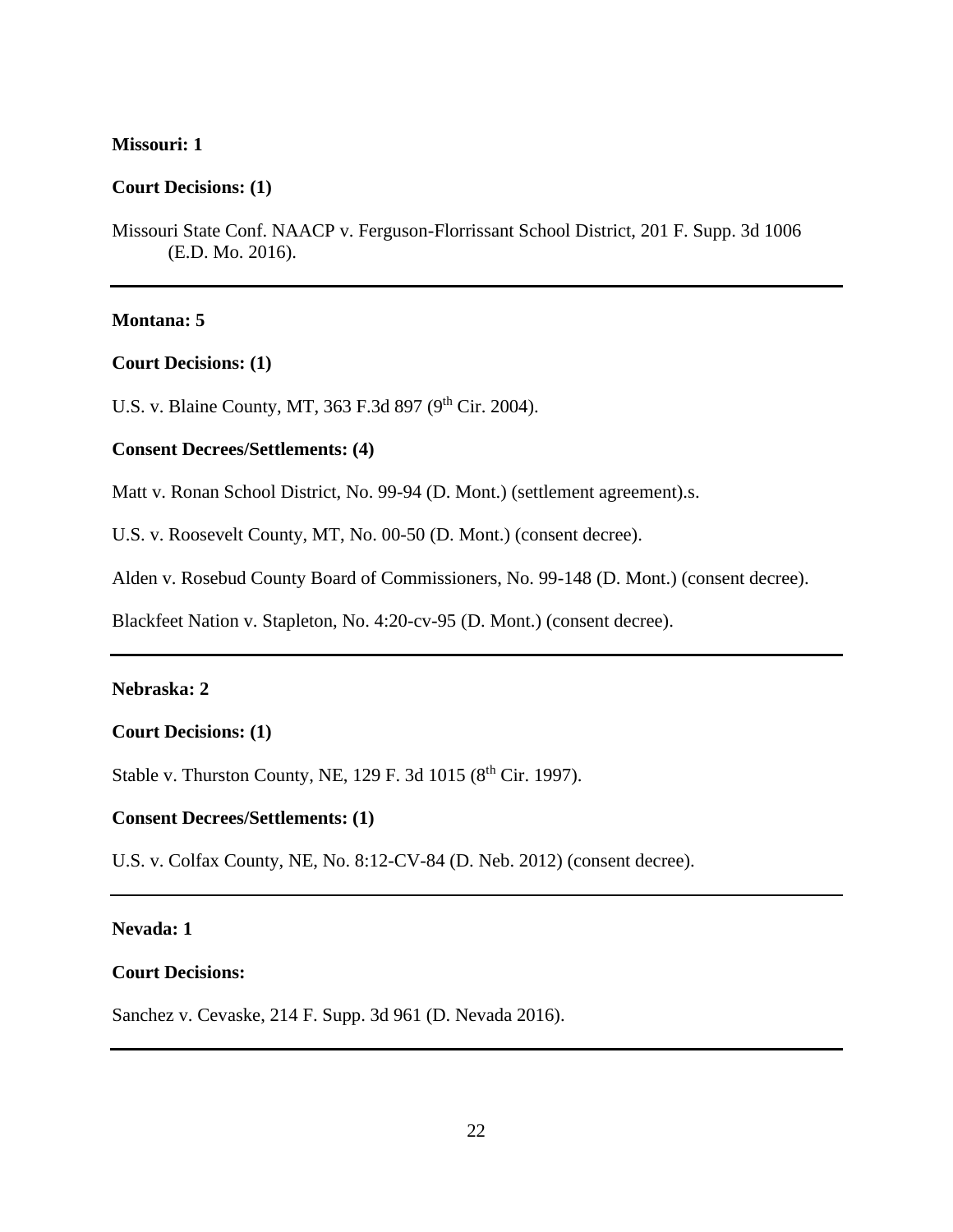#### **New Jersey: 2**

#### **Consent Decrees/Settlements: (2)**

U.S. v. Salem County and Borough of Penns Grove, N.J., No. 1:08-cv-03276 (D.N.J. 2008) (court-approved settlement).

U.S. v. Passaic City and Passaic County, N.J., No. 99-2544 (D.N.J. 1999) (consent decree).

#### **New Mexico: 3**

## **Consent Decrees/Settlements: (3)**

U.S. v. Bernalillo County, N.M., No. CV-98-156 (D.N.M.) (consent decree).

U.S. v. Cibola County, N.M. No. CIV 93 1134 (D.N.M.) (court-approved settlement).

U.S. v. Sandoval County, N.M., No. 88-CV-1457 (D.N.M.) (consent decree).

#### **New York: 12**

## **Court Decisions: (5)**

Goosby v. Town of Hempstead, NY, 180 F.3d 476 (2nd Cir. 1999).

New Rochelle Voter Defense v. New Rochelle, NY, 308 F. Supp. 2d 152 (S.D.N.Y. 2003).

U.S. v. Village of Port Chester, NY, 704 F. Supp. 2d 411 (S.D.N.Y. 2010).

Pope v. County of Albany, N.Y., 94 F. Supp. 3d 302 (N.D.N.Y. 2013).

Molina v. Orange County, NY, 2013 WL 3009716 (S.D.N.Y. 2013).

#### **Objections: (2)**

11-15-1996: Temporary replacement of all nine elected board members of Community School District 12 by three appointed trustees and their permanent replacement by five appointed trustees: 96-3759.

02-04-1999: Change in method of election from single transferable vote to limited voting with four votes per voter for community school boards in Bronx, Kings, and New York Counties: 98- 3193.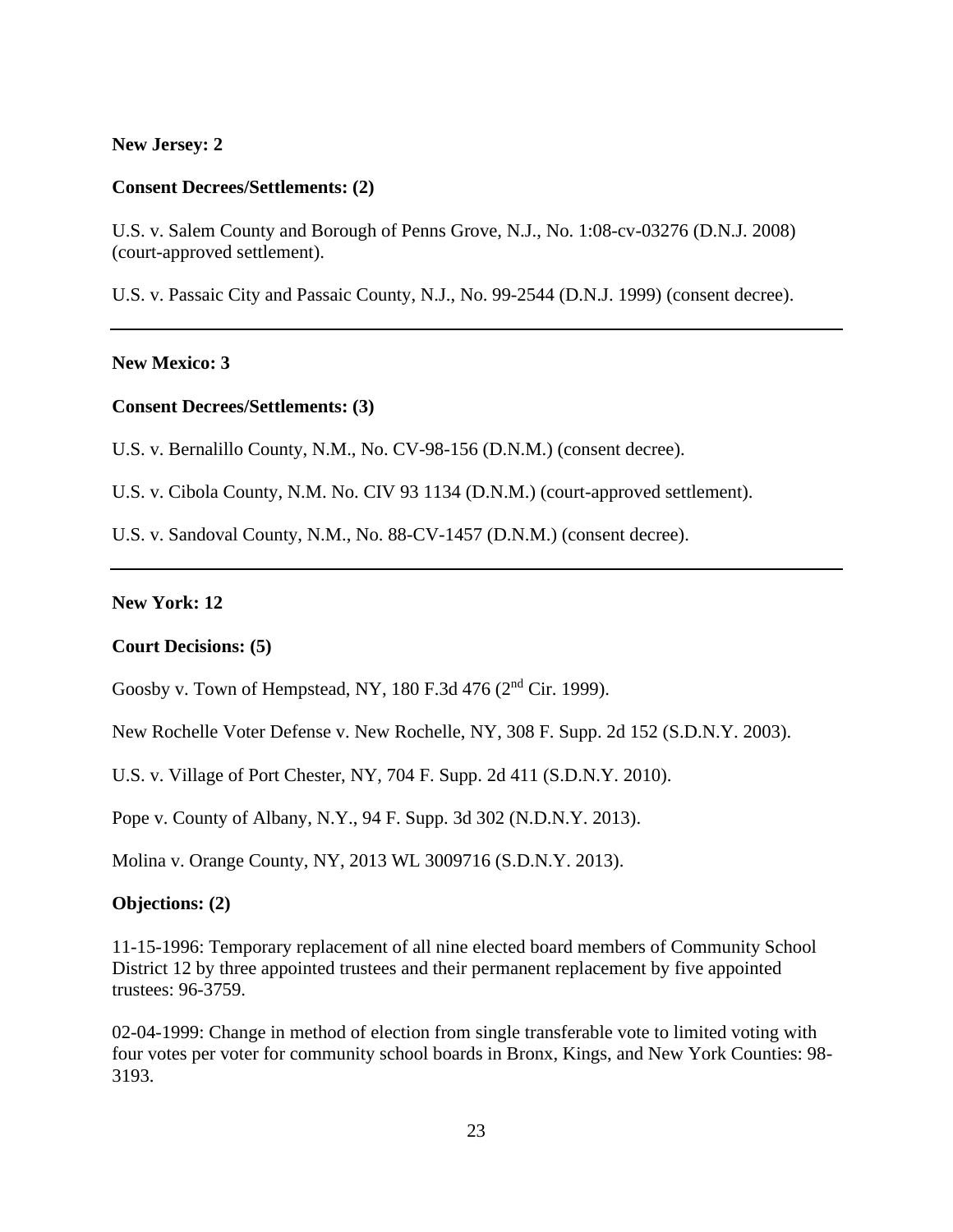## **Consent Decrees/Settlements: (5)**

U.S. v Suffolk County, NY, No. CV 04-2698 (E.D. N.Y. 2004) (consent decree).

Arbor Hill Concerned Citizens v. Albany County, NY, 281 F. Supp. 2d 456 (N.D.N.Y. 2004) (consent decree).

U.S. v. Westchester County, NY, No. 05 CIV. 0650 (S.D. N.Y. 2005) (consent decree).

U.S. v. Orange County, NY, 12 Civ 3071 (S.D.N.Y. 2012) (consent decree).

Flores v. Town of Islip, NY, No. 2:18-cv-3549 (E.D.N.Y. 2020) (consent decree).

## **North Dakota: 2**

## **Court Decisions: (1)**

Spirit Lake Tribe v. Benson County, N.D., 2010 WL 4226614 (D.N.D. 2010).

### **Consent Decrees/Settlements: (1)**

U.S. v. Benson County, N.D., No. A2-00-30 (D.N.D. 2000) (consent decree).

### **Ohio: 4**

### **Court Decisions: (1)**

U.S. v. City of Euclid, Ohio, 580 F. Supp. 2d 584 (N.D. Ohio 2008).

### **Consent Decrees/Settlements: (3)**

U.S. v. Euclid City School Board, 632 F. Supp. 2d 740 (N.D. Ohio 2009) (court-approved settlement).

U.S. v. Cuyahoga County, OH, No.1:10-cv-1940 (N.D. Ohio) (court-approved settlement agreement).

U.S. v. Lorain County, OH, No. 1:11-cv-02122 (N.D. Ohio 2011) (memorandum of agreement).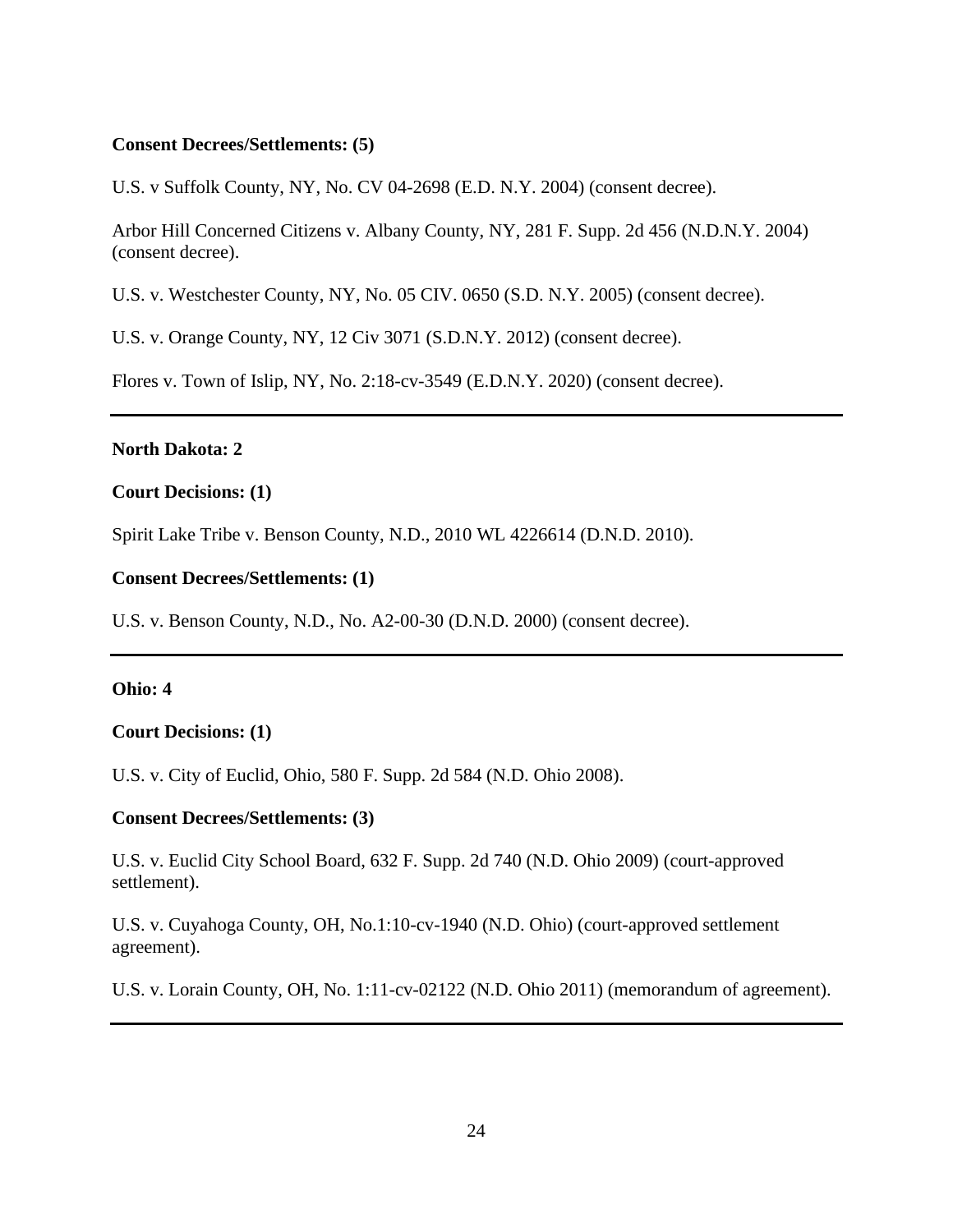### **Pennsylvania: 2**

#### **Court Decisions: (1)**

U.S. v. Berks County, PA, 277 F. Supp. 2d 570 (E.D. Pa. 2003).

## **Consent Decrees/Settlements: (1)**

U.S. v. City of Philadelphia, PA, No.2:06cv4592 (E.D. Pa.) (settlement agreement).

**South Dakota: 2**

# **Court Decisions: (1)**

Bone Shirt v. Hazeltine, 336 F. Supp. 2d 976 (D.S.D. 2004).

## **Section 5 Objections: (1)**

02-11-2008: Charles Mix County (Increase in size & redistricting of county commission), 2007- 6012.

## **Tennessee: 2**

#### **Court Decisions: (1)**

Rural West Tenn. v. Sundquist, 29 F. Supp. 2d 448 (W.D. Tenn. 1998).

## **Consent Decrees/Settlements: (1)**

U.S. v. Crockett County, TN, No. 1-01-1129 (W.D. Tenn. 2001).

#### **Virginia: 8 – 2 by State**

Personhuballah v. Alcorn, 155 F. Supp. 3d 552 (E.D. Va. 2016), **State of Virginia**.

Bethune-Hill v. Va. State Bd. Of Elections, 326 F. Supp. 3d 128 (E.D. Va. 2018), **State of Virginia.**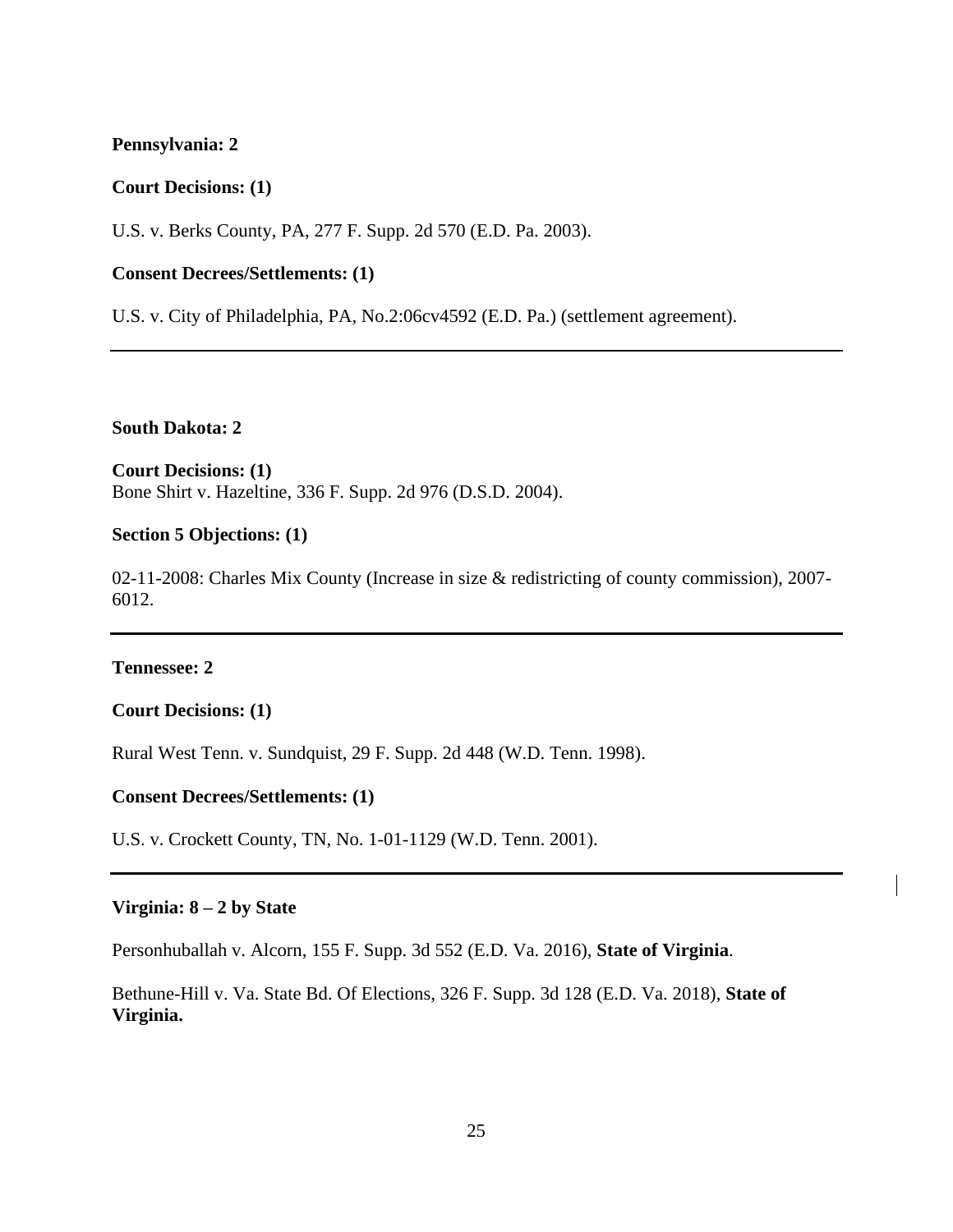### **Section 5 Objections: (6)**

10-27-1999: Dinwiddie County (Polling place change), 99-2229.

09-28-2001: Northampton County (MOE & redistricting, board of supervisors), 2001-1495.

04-29-2002: Pittsylvania County (Redistricting, county supervisors & school board), 2001-2026, 2501.

07-09-2002: Cumberland County (Redistricting plan, county supervisors), 2001-2374.

05-19-2003: Northampton County (2002 redistricting plan, county supervisors), 2002-5693.

10-21-2003: Northampton County (2003 redistricting plan, county supervisors), 2003-3010.

## **Consent Decrees/Settlements: (0)**

### **Washington: 3**

#### **Court Decisions: (1)**

Montes v. City of Yakima, 40 F. Supp. 3d 1377 (E.D. Wash. 2014).

### **Consent Decrees/Settlements:**

U.S. v. Yakima County, WA, No. CV-04-3072 (E.D. Wash. 2004) (settlement agreement).

Glatt v. City of Pasco, WA, No. 4:16-CV-5108 (E.D. Wash.2017) (consent decree).

#### **Wisconsin:1**

#### **Court Decisions:**

Baldus v. Wisc. Govt. Accountability Bd., 849 F. Supp. 2d 840 (E.D. Wisc. 2012).

## **Wyoming: 1**

#### **Court Decisions:**

Large v. Fremont County, Wy., 709 F. Supp. 2d 1176 (D. Wyo. 2010).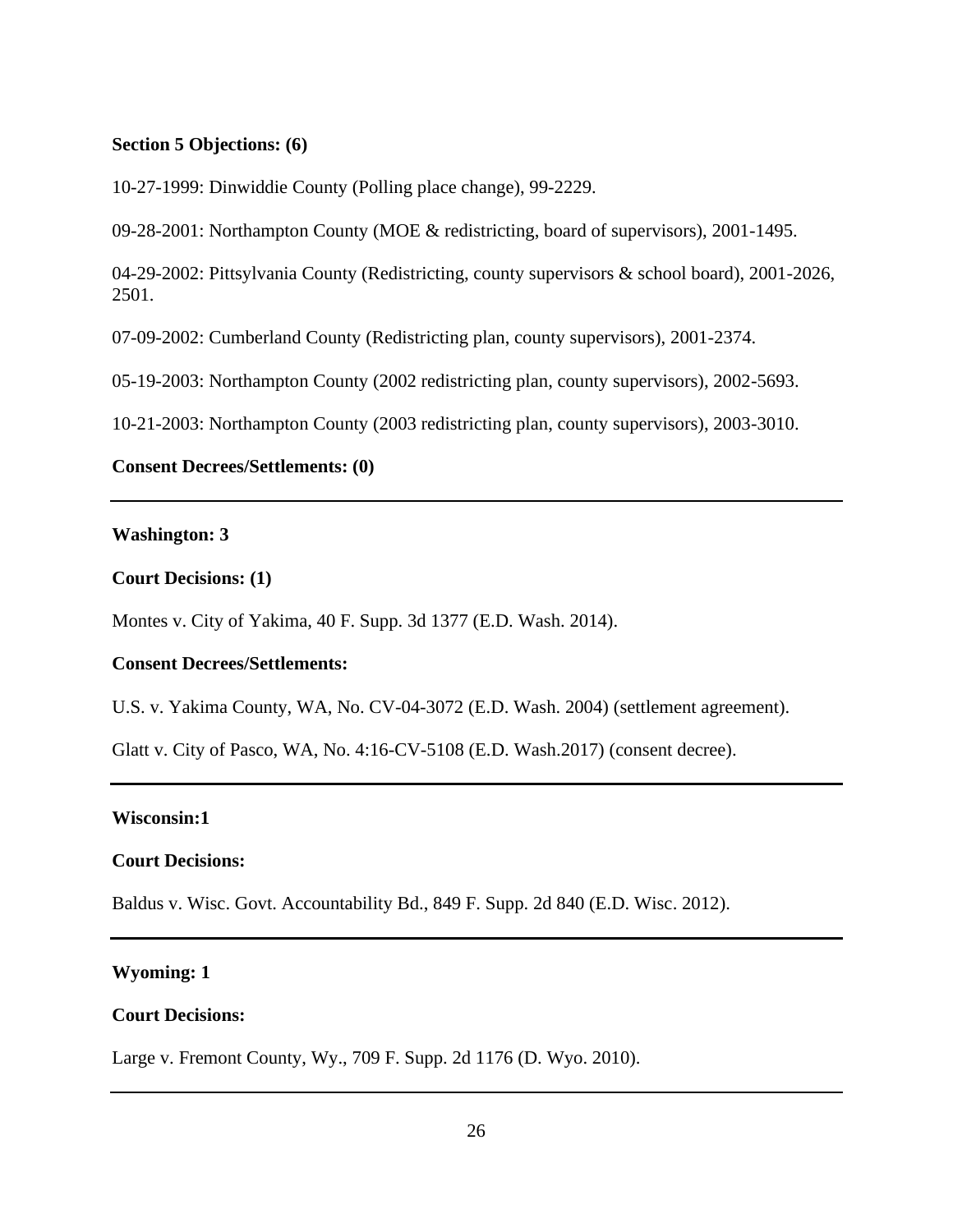## **Exhibit 3: Political Subdivisions Covered Under the Preclearance Formula in HR 4**

## **California:**

## **Los Angeles County: 5 violations**

U.S. v. City of Azusa, No. CV05-5147 (C.D. Cal. 2005).

U.S. v. City of Paramount, No. 05-05132 (C.D. Cal. 2005)

U.S. v. City of Rosemead, No. CV05-5131 (C.D. Cal. 2005)

U.S. v. City of Walnut, No. CV 07-2437 (C.D. Cal. 2007),

U.S. v. Upper San Gabriel Valley Municipal Water District, No. CV 00-07903 (C.D. Cal.), Stipulation and Order, June 13, 2003

**\_\_\_\_\_\_\_\_\_\_\_\_\_\_\_\_\_\_\_\_\_\_\_\_\_\_\_\_\_\_\_\_\_\_\_\_\_\_\_\_\_\_\_\_\_\_\_\_\_\_\_\_\_\_\_\_\_\_\_\_\_\_\_\_\_\_\_\_\_\_\_\_\_\_**

### **Illinois:**

### **Cook County: 3 violations**

Barnett v. City of Chicago, 17 F. Supp. 2d 753 (N.D. Ill. 1998), Section 2 redistricting decision

Harper v. Chicago Heights, 223 F.3d 593 (7<sup>th</sup> Cir. 2000), Section 2 violation.

U.S. v. Town of Cicero, 2000 WL 34342276 (N.D. Ill. 1996)

## **New York:**

**Westchester County: 3 violations**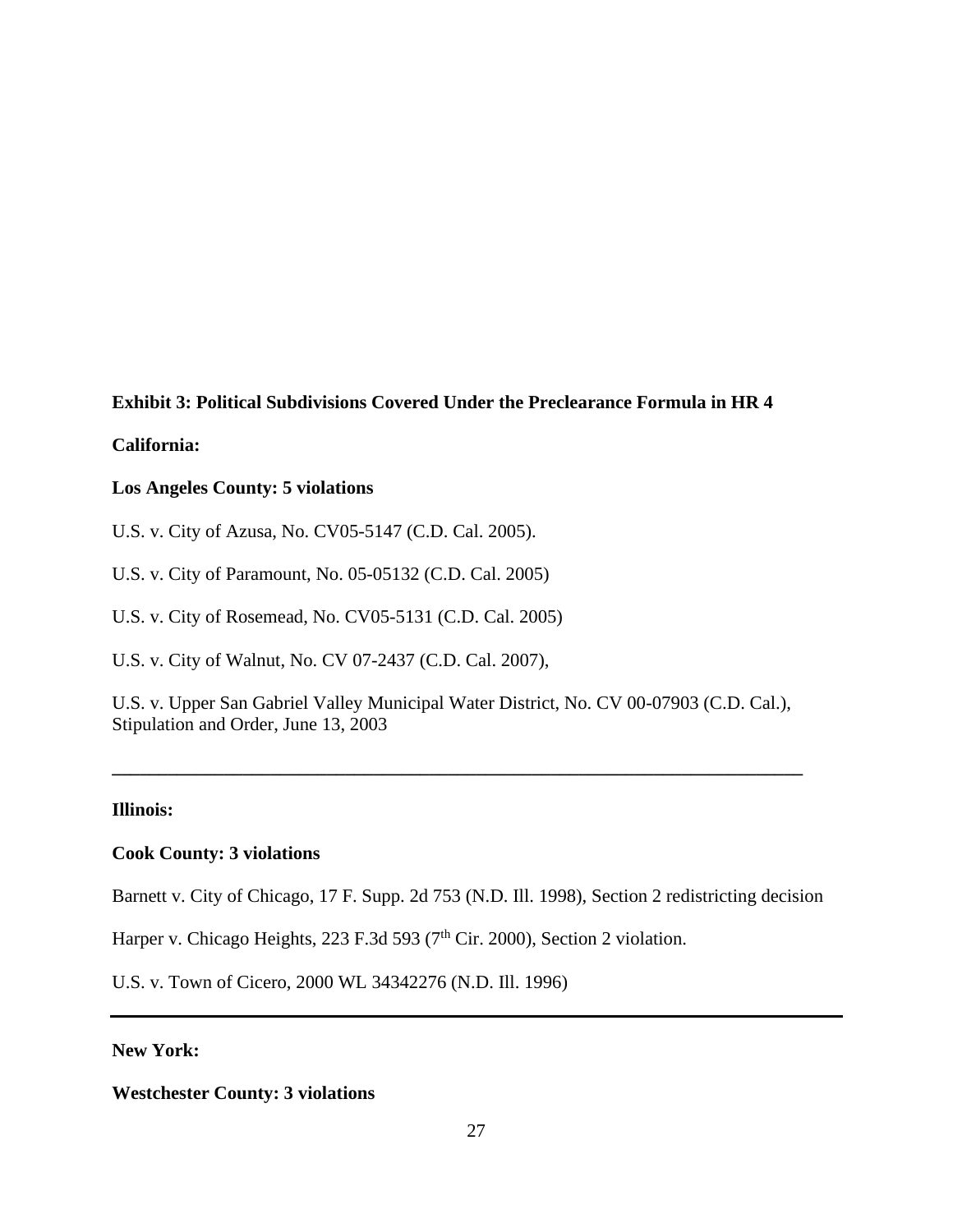New Rochelle Voter Defense v. New Rochelle, 308 F. Supp. 2d 152 (S.D.N.Y. 2003), Section 2 violation

U.S. v. Village of Port Chester, 704 F. Supp. 2d 411 (S.D.N.Y. 2010), Section 2 violation

U.S. v. Westchester County, No. 05 CIV. 0650 (S.D.N.Y.), Section 203 consent decree, 2005

**\_\_\_\_\_\_\_\_\_\_\_\_\_\_\_\_\_\_\_\_\_\_\_\_\_\_\_\_\_\_\_\_\_\_\_\_\_\_\_\_\_\_\_\_\_\_\_\_\_\_\_\_\_\_\_\_\_\_\_\_\_\_\_\_\_\_\_\_\_\_\_\_\_\_\_\_\_**

**Ohio:**

## **Cuyahoga County: 3 violations**

U.S. v. Cuyahoga County, No. 1:10-cv-1940 (N.D. Ohio), Section 4(e) violation, Agreement, Judgment, and Order, September 3, 2010

U.S. v. Euclid, 580 F. Supp. 2d 584 (N.D. Ohio 2008), at-large election plan violated Section 2.

U.S. v. Euclid City School Board, 632 F. Supp. 2d 740 (N.D. Ohio 2009), at-large election plan violated Section 2 (cumulative voting adopted as a remedy).

**\_\_\_\_\_\_\_\_\_\_\_\_\_\_\_\_\_\_\_\_\_\_\_\_\_\_\_\_\_\_\_\_\_\_\_\_\_\_\_\_\_\_\_\_\_\_\_\_\_\_\_\_\_\_\_\_\_\_\_\_\_\_\_\_\_\_\_\_\_\_\_\_\_\_\_\_\_**

# **Virginia:**

## **Northampton County: 3 violations**

09-28-2001: Northampton County

05-19-2003: Northampton County

10-21-2002: Northampton County